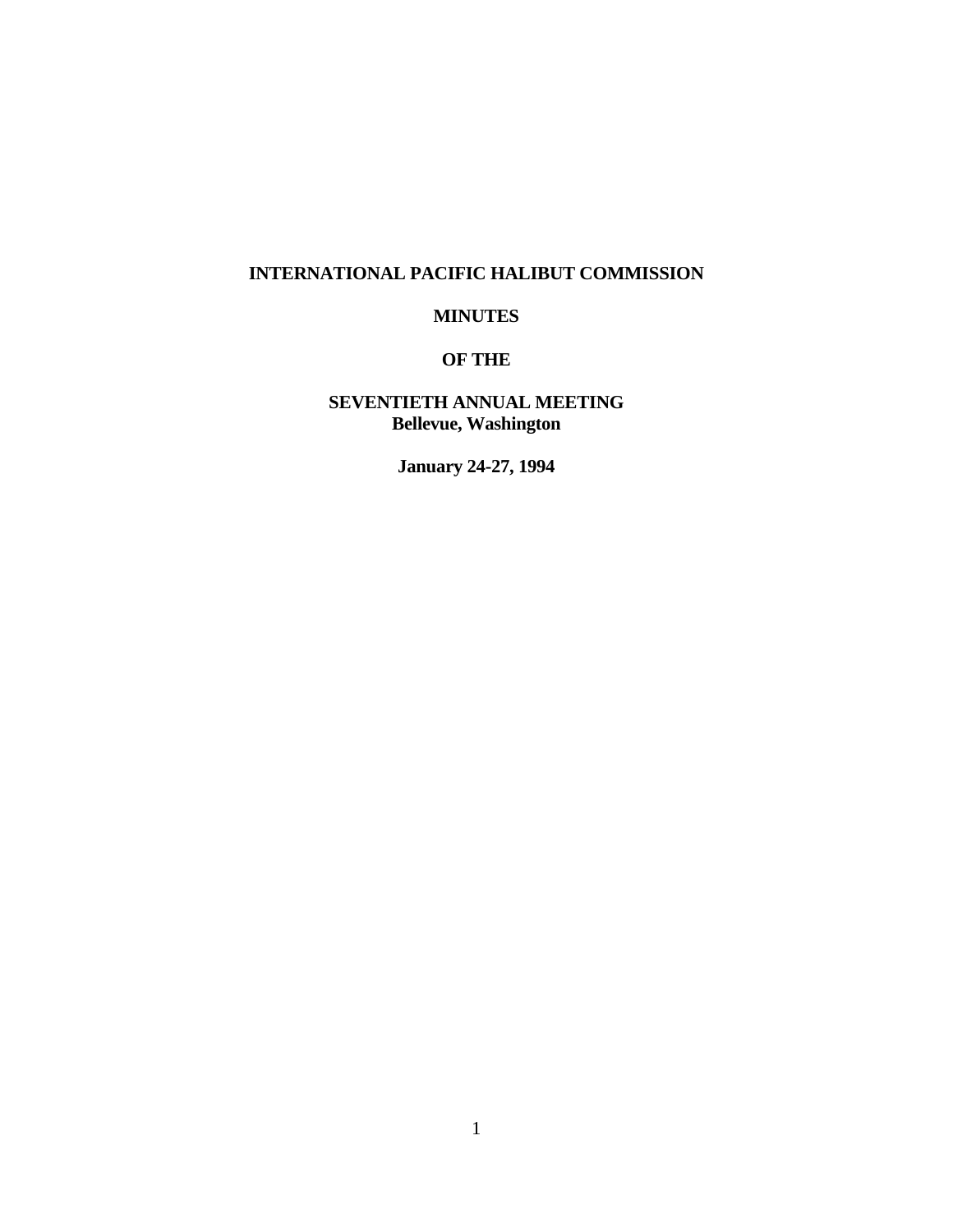### **INTERNATIONAL PACIFIC HALIBUT COMMISSION**

## **MINUTES OF THE SEVENTIETH ANNUAL MEETING** Bellevue, Washington

January 24-27, 1994

## **PARTICIPANTS**

**Commissioners** Steven Pennoyer, Chairman Richard J. Beamish, Vice-chairman Richard Eliason Ralph Hoard Allan Sheppard Brian van Dorp

Commission Staff Donald A. McCaughran, Director Stephen H. Hoag, Assistant Director Calvin Blood William Clark Joan Forsberg Tracee Geernaert Heather Gilroy Stephen Kaimmer Gerald Lariviere Michael Larsen Ian McGregor Ana Parma Gordon Peltonen Lauri Sadorus Phyllis Severeid Patrick Sullivan Gilbert St-Pierre Robert Trumble Bernard Vienneau Gregg Williams

Advisors Bruce Leaman Loh-Lee Low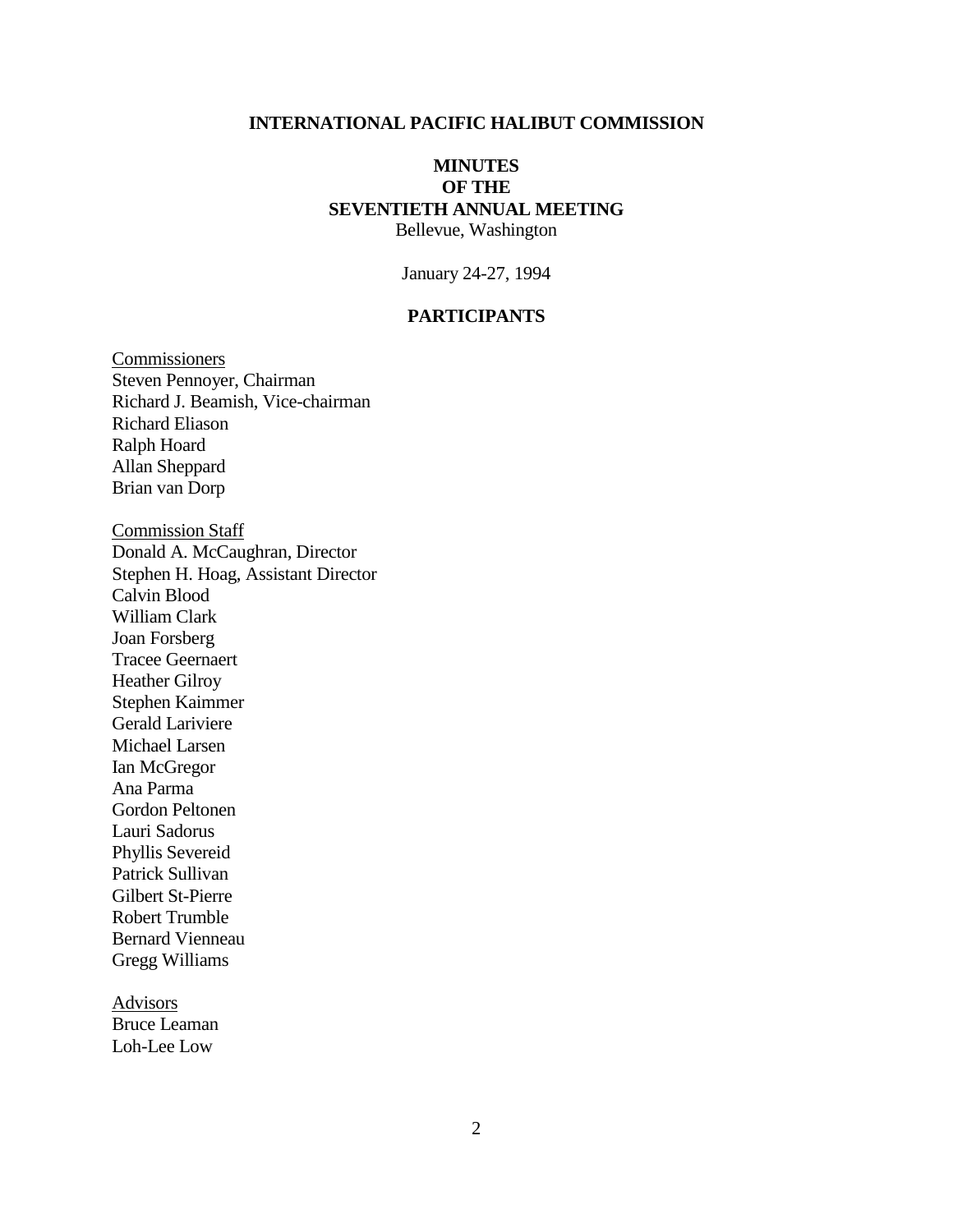## **INTERNATIONAL PACIFIC HALIBUT COMMISSION SEVENTIETH ANNUAL MEETING**

The Hyatt Regency Hotel, Bellevue, Washington

January 24 - January 27, 1994

# **SCHEDULE OF SESSIONS**

# **Monday - January 24**

|  | a.m. $-8:00 - 9:00$            | <b>IPHC Administrative Session Cottonwood Room</b>             |                       |
|--|--------------------------------|----------------------------------------------------------------|-----------------------|
|  | $9:00 - 12:00$ Public Session  |                                                                | <b>Grand Ballroom</b> |
|  |                                | p.m. - 1:30 - 5:00 IPHC Administrative Session Cottonwood Room |                       |
|  | $1:30 - 5:00$ Conference Board |                                                                | Regency Ballroom      |
|  | $6:30 - 8:30$ Reception        |                                                                | <b>Grand Ballroom</b> |
|  |                                |                                                                |                       |

## **Tuesday - January 25**

|  | a.m. - 8:30 - 5:00 IPHC Administrative Session Cottonwood Room |                  |
|--|----------------------------------------------------------------|------------------|
|  | 8:30 - 5:00 Conference Board                                   | Regency Ballroom |

# **Wednesday - January 26**

|  | a.m. $-8:30 - 9:30$ Conference Board Report                     | <b>Regency Ballroom</b> |
|--|-----------------------------------------------------------------|-------------------------|
|  | a.m. - 9:30 - 12:00 IPHC Administrative Session Cottonwood Room |                         |
|  | p.m. $-1:30 - 5:00IPHC$ , Conference Board,<br>and Processors   | <b>Regency Ballroom</b> |

# **Thursday - January 27**

|  | a.m. $-8:30 -12:00$ IPHC Meeting (Public welcome) | <b>Grand Ballroom</b> |
|--|---------------------------------------------------|-----------------------|
|  | p.m. - 1:30 - 5:00 IPHC Administrative Session    | <b>Grand Ballroom</b> |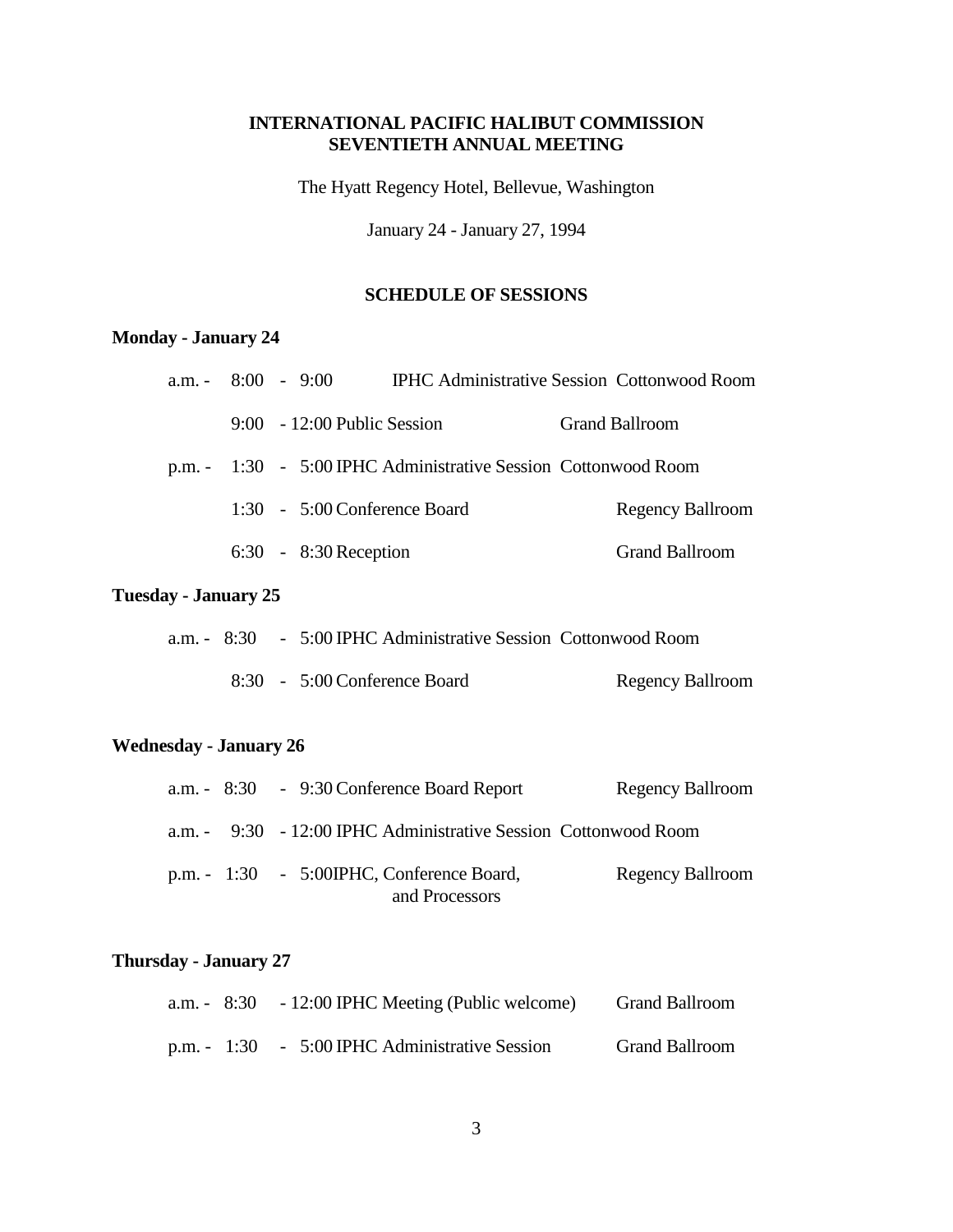## **INTERNATIONAL PACIFIC HALIBUT COMMISSION SEVENTIETH ANNUAL MEETING**

Hyatt Regency Hotel, Bellevue, Washington January 24 - January 27, 1994

# **PUBLIC SESSION - January 24, 1994**

## **GRAND BALLROOM**

| $9:00$ a.m.  | <b>OPENING</b>                                                                                                                                                                                                               |  |  |
|--------------|------------------------------------------------------------------------------------------------------------------------------------------------------------------------------------------------------------------------------|--|--|
|              | <b>Chairman's Opening Remarks</b>                                                                                                                                                                                            |  |  |
|              | Introductions                                                                                                                                                                                                                |  |  |
|              | Commissioners<br><b>Staff</b><br>Guests                                                                                                                                                                                      |  |  |
| $9:15$ a.m.  | <b>DIRECTOR'S REMARKS</b>                                                                                                                                                                                                    |  |  |
| $9:30$ a.m.  | <b>STAFF PRESENTATION</b>                                                                                                                                                                                                    |  |  |
|              | Review of the 1993 Fishery<br><b>Bycatch Sport and Personal Use Mortality</b><br>Analysis of CPUE<br>Monitoring Growth and Maturity<br>Population Assessment, 1993<br>Regulations and Proposals: 1994<br>Division of Area 2A |  |  |
| $10:30$ a.m. | <b>COFFEE</b>                                                                                                                                                                                                                |  |  |
| 11:00 a.m.   | QUESTIONS AND DISCUSSION                                                                                                                                                                                                     |  |  |
| 12:00 Noon   | ANNOUNCEMENTS AND ADJOURNMENT                                                                                                                                                                                                |  |  |
| 6:30 p.m.    | RECEPTION (No Host) - Grand Ballroom                                                                                                                                                                                         |  |  |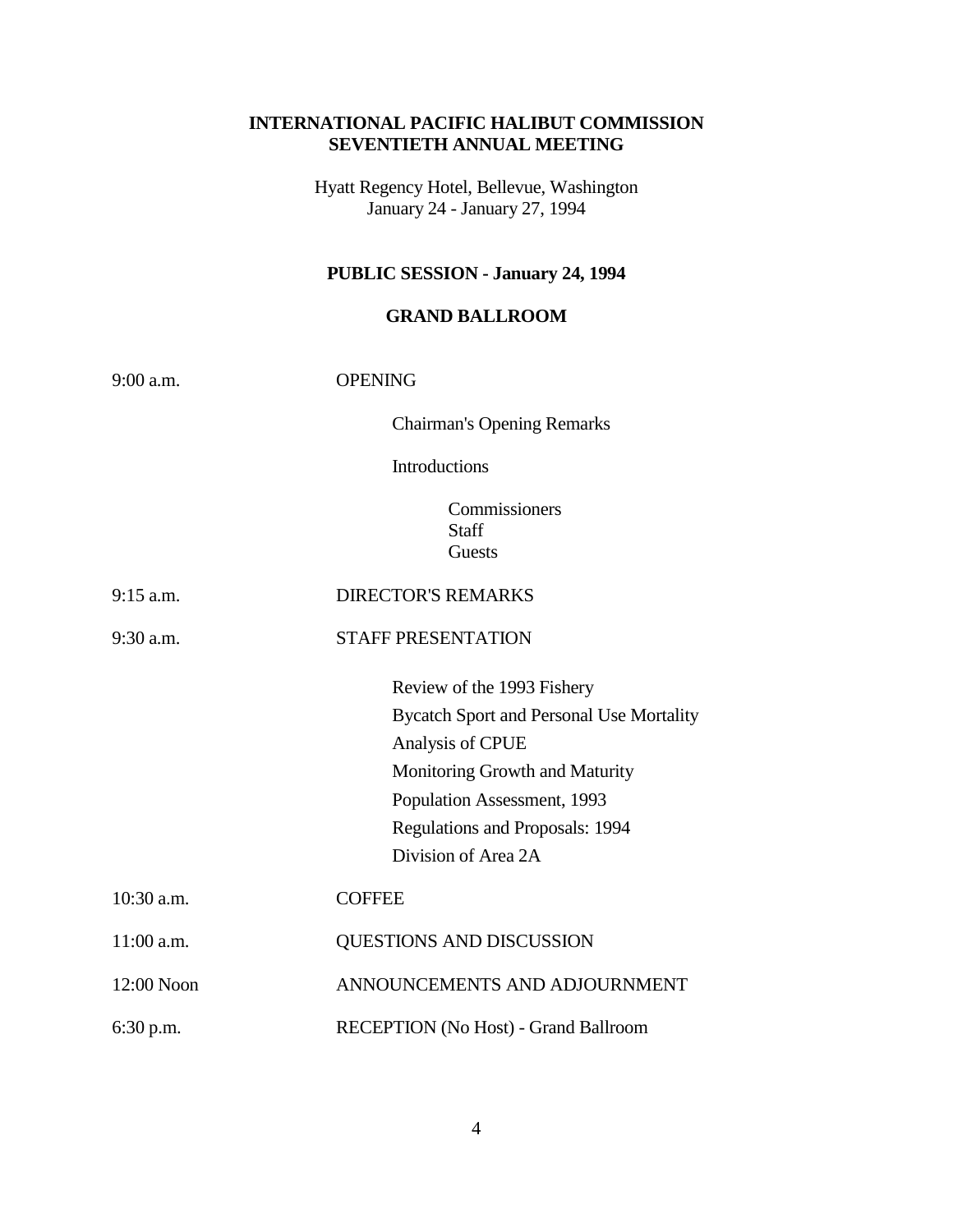#### **SUMMARY OF MAJOR DECISIONS**

#### **RECOMMENDED REGULATIONS**

- 1)Catch limits (pounds, net weight) recommended as follows: Area 2A (550,000), Area 2B (10,000,000), Area 2C (11,000,000), Area 3A (26,000,000), Area 3B (4,000,000), Area 4A (1,800,000), Area 4B (2,100,000), Area 4C (700,000), Area 4D (700,000), Area 4D-N (35,000 of overall 4D catch limit), Area 4E (100,000).
- 2)Fishing periods recommended as follows: Area 2B (3/1-11/15), Area 2C, 3A, 3B (6/6, 9/12, 10/10, with a 48-hour cleanup opening in Area 2C), Area 4A (6/6, 8/15, 8/30), Area 4B (6/6, 6/15, 8/15, 8/30), Area 4C (6/3-10/30 one day open, one day closed with 10,000 pound fishing period limits), Area 4D (8/15-8/30), Area 4D-N (7/1-8/13), Area 4E (5/2-9/28 with 6000 pound fishing period limits).
- 3)Area 2A catch sharing plan requested by the PFMC was adopted.
- 4)Experimental fishery in Area 4D-N continued in 1994.
- 5)Regulatory changes specifying complete offloading during a trip limit opening.
- 6)Regulatory changes specifying vessel clearance requirements in Area 4.
- 7)Regulatory change which clarified that undersized tagged halibut cannot be sold.

#### **ADMINISTRATIVE**

- 1)Interim meeting, 1994 to be held on November 22 in Commission offices, Seattle.
- 2)Annual meeting, 1995 to be held in Vancouver, B.C. on January 23-26.
- 3)Chairman for the remainder of the year 1994 and the 1995 Annual Meeting will be Richard Beamish.
- 4)Vice chairman for the remainder of the year 1994 and the 1995 Annual Meeting will be Steven Pennoyer.
- 5)Approved the carryover of funds amounting to \$200,500.
- 6)1993 Annual meeting minutes and interim meeting minutes were approved.
- 7)Retention of auditors, Coopers and Lybrand for fiscal year 1994-95;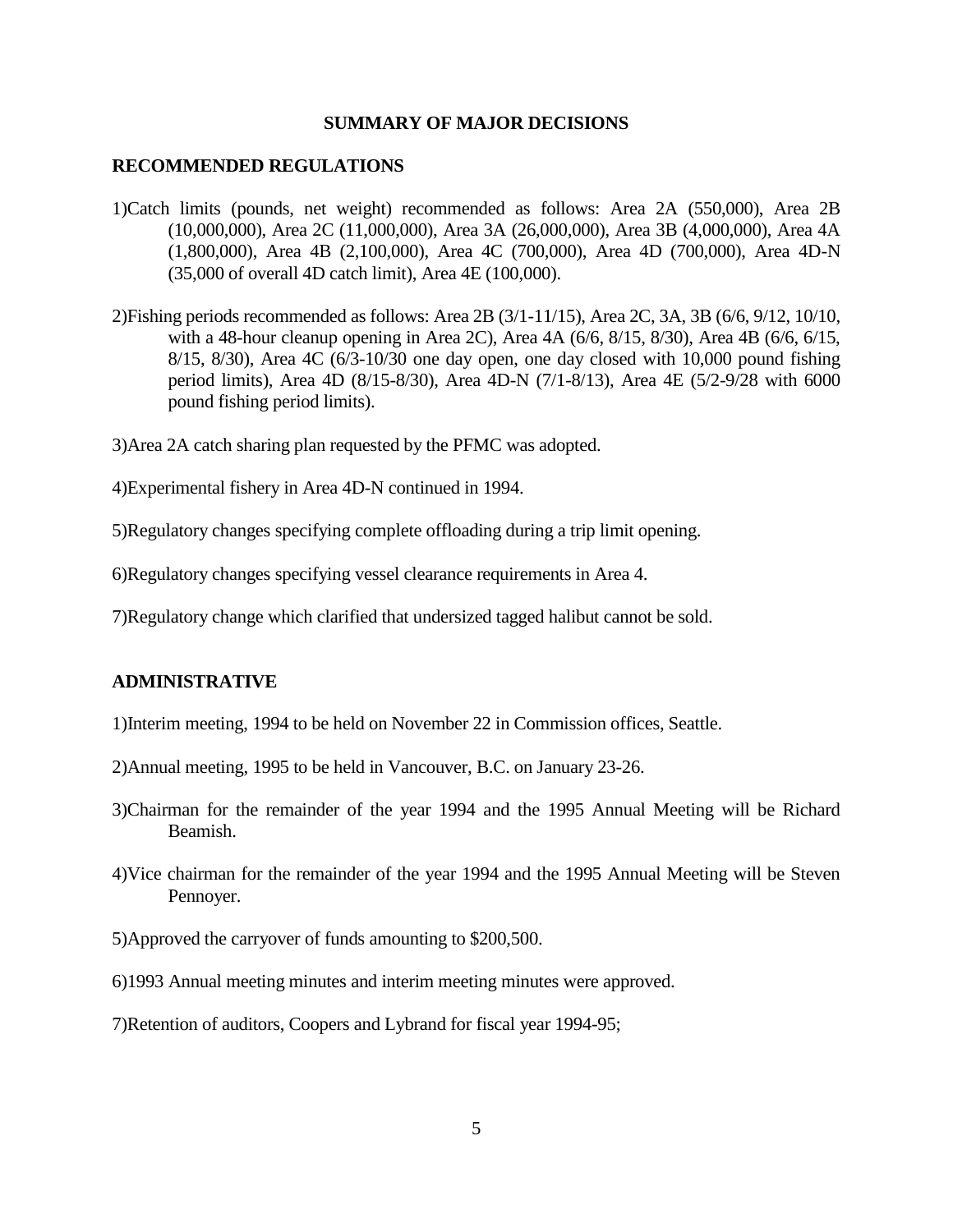- 8)Gave Commission staff authorization to transfer funds from any line item in the budget to any other line item, specifically from personnel, but noted that funds could not be transferred from other programs back to personnel.
- 9)The Canadian government will reduce Commission funding from October 1994 to September 1995, by 5% (\$33,500), and will continue at this level at least through 1997.
- 10)Computer upgrade approved conceptually, pending an itemization of purchases.

### **RESEARCH**

- 1)The Halibut Bycatch Work Group will continue to assemble in 1994 with a meeting occurring early in the year.
- 2)Consensus that an international peer group be formed to address and lend support to Area 2A management for 1995.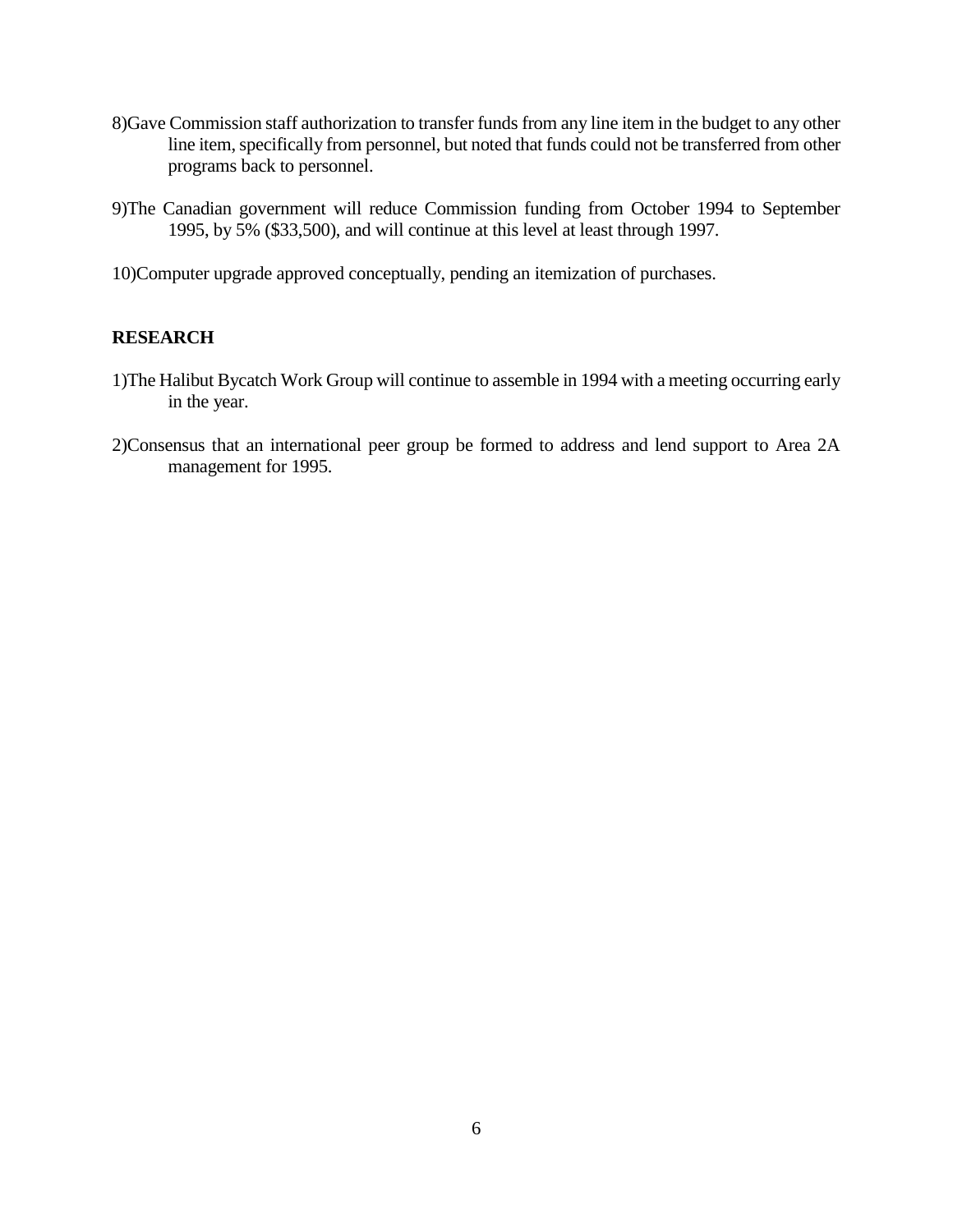### **MINUTES**

## **ANNUAL MEETING January 24-27, 1994**

### **ADMINISTRATIVE SESSION - MONDAY, JANUARY 24, 1994**

Chairman Pennoyer called the meeting to order. Mr. Pennoyer asked the director to review the schedule and agenda for the next four days.

Several requests for private meetings with the Commission had been received. After some discussion, a decision was made to steer presentations toward the public session.

Mr. Pennoyer asked Dr. McCaughran to review his Area 2A presentation to be given at the public session. Dr. McCaughran noted that the staff has spent ample time on the Area 2A issue, and Dr. Beamish asked that all discussions on Area 2A be scheduled.

## **PUBLIC SESSION - MONDAY, JANUARY 24, 1994**

Mr. Pennoyer opened the meeting and welcomed those present. He made an opening comment regarding the role of the industry and the Commission in fisheries management, and mentioned Individual Fishing Quotas and other allocation issues as being current problems. He introduced the other commissioners, advisors, and specifically Mr. Rollie Schmitten (National Marine Fisheries Service), Mr. Gordon Jensen (past commissioner), Mr. Frank Warren (Pacific Fishery Management Council), and Mr. Phil Smith (National Marine Fisheries Service, IFQ coordinator).

Mr. Pennoyer reviewed the agenda for the public session and invited attendees to the Monday evening reception.

Mr. Rollie Schmitten complimented the Commission's service and stated that he looks forward to working with them in the future.

Staff presentations commenced and included: Heather Gilroy - "Review of the Fishery", Dr. Robert Trumble - "Bycatch, sport, and personal use estimates for halibut", Dr. Ana Parma - "Spatial analysis of halibut CPUE", Dr. William Clark - "Monitoring growth, maturity, and sex composition", Dr. Patrick Sullivan - "Population assessment, 1993", Mr. Stephen Hoag - "Staff regulatory proposals for the 1994 fishery". Mr. Hoag also reviewed some other proposals which were included in an additional handout entitled "Miscellaneous regulatory proposals". Additional proposals not in the handout included: use of bycatch by charities, special 4D fishery, overage/underage system for the U.S. IFQ fishery, and personal use.

Following a break, Dr. McCaughran gave a presentation on Area 2A. Dr. McCaughran noted that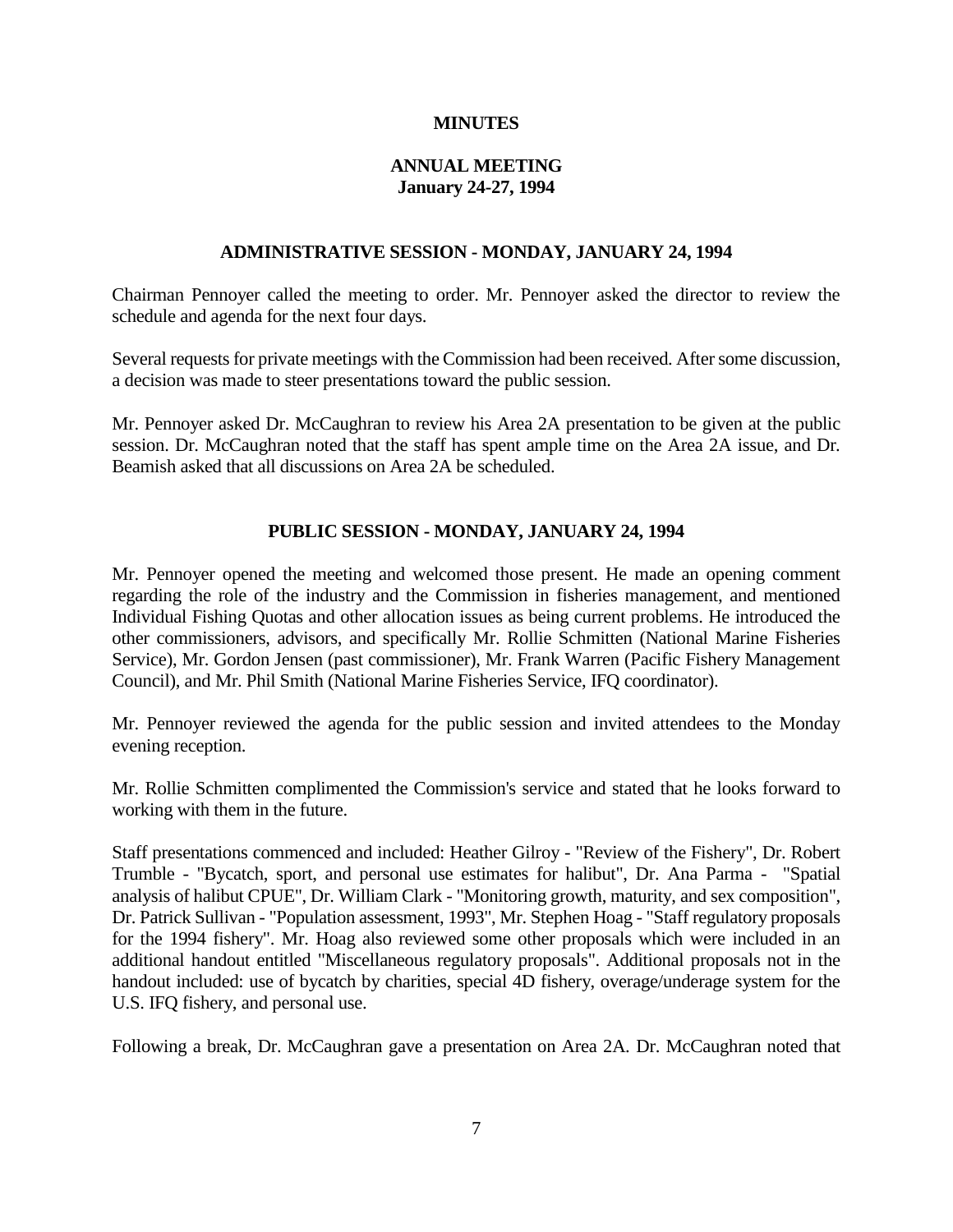about 30% of the harvestable surplus exists in Area 2A-1 and 70% outside of Area 2A-1 and that catch limits have probably been set too liberally in the past. He warned that the Commission staff will be monitoring the catch much more closely than in the past.

Mr. Pennoyer opened the floor for questions or comments. Questions were addressed concerning: (1) the source of the estimate of sport catch in Area 2B; (2) a number of comments concerning the abundance of halibut in Area 2A-2 in relation to that in Area 2A-1; (3) the use of a sport catch in Area 2A assessment in relation to how sport catch is used in other areas; (4) the application of observed bycatch numbers in Canada to the remaining fleet is not indicative of true bycatch; (5) a number of comments asking that bycatch caps be imposed on the Canadian groundfish fleet as well as mandatory observer coverage; (6) concern over possibly capping the native subsistence fishery without consultation with the people who utilize it, and the fact that the sport fishery is not monitored closely enough; (7) a number of advocates for splitting Area 2A as well as advocates against; (8) extending the Area 4D experimental fishery and expanding the catch limit; (9) inquiries regarding DNA research; (10) support of Commission to address inequities of Russian imported halibut vs domestic; (11) support of closures to certain areas for trawling; (12) a proposal to implement mandatory reporting of data for all sport and commercial fishermen in Area 2A, as well as increased sampling of catch; (13) concern over wastage in the Canadian commercial fishery; (14) confirmation on why catch limits are increasing if biomass is decreasing; and (15) concerns regarding bycatch control in the U.S.

### **ADMINISTRATIVE SESSION - MONDAY, JANUARY 24, 1994**

Mr. Pennoyer convened the session at 2:30, and reviewed the agenda.

Mr. Phil Smith, Restricted Access Management division (RAM) manager - NMFS, gave a presentation on the status of implementation of the Alaskan IFQ program. Mr. Smith reviewed IFQ implementation thus far and noted that the application period should be finished by mid-1994, and the transfer process finished by the end of January, 1995. He also reviewed regulatory hurdles including: appeals process, rules on transferability (block proposal), and other fine tuning regulations. Discussion commenced on the following points: cost, effect of appeals on implementation, and the block proposal in relation to transferability. NMFS has requested a 1.2 million dollar administrative budget and a .5 million dollar enforcement budget for IFQs.

Mr. Jonathon Pollard (NMFS) gave an overview of regulations in the halibut fishery and groundfish fisheries, and how they are implemented, noting review by Department of Commerce of both Commission and Council regulations. Mr. Pollard noted that halibut must be sorted and discarded from groundfish harvest as soon as practicable. No sorting occurs onboard mid-water trawl pollock vessels that deliver to shore plants. Fishermen are in jeopardy of prosecution if they fail to use a reasonable opportunity to sort and discard. The legal problem is identifying "reasonable opportunity". Direct dumping to the hold has not been confronted in the Alaska region. Dr. Trumble pointed out that according to the observer program, only three vessels directly pumped their catch that they sorted on deck, and they are in a fishery of little bycatch. He continued to note that a larger problem is the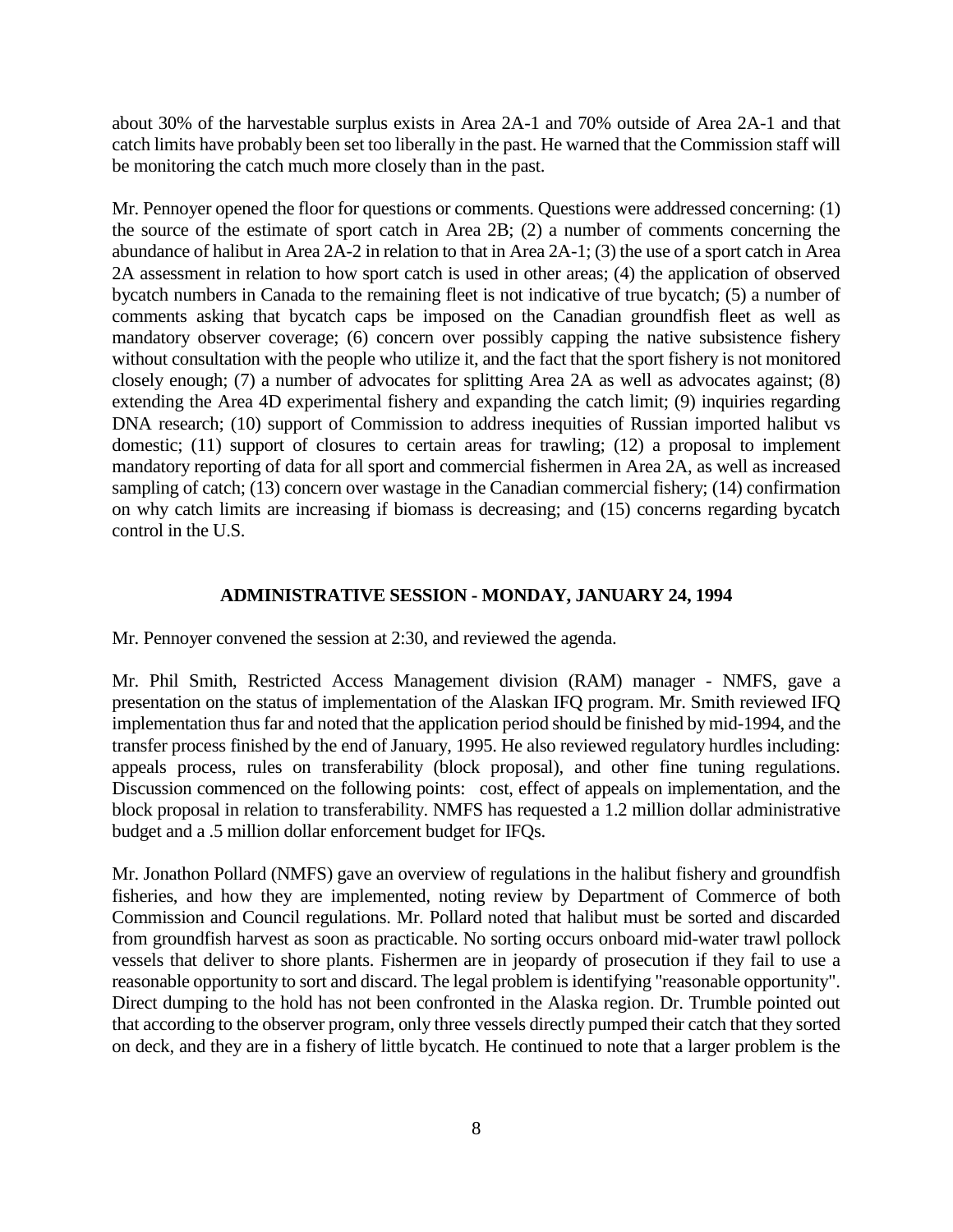regulation which requires a vessel to dump their codend to the hold instead of deck sorting when an observer is aboard.

Ms. Nancy South (DFO) gave a review of Pacific halibut regulations in Canada. Ms. South noted that approval of the regulations by the Canadian government is always a year behind because they must go through the cabinet process. Therefore an attempt is being made to change the Commission regulations to go through the Pacific Fishery Regulations which would make it possible for the Director General to approve them. This change should take place within the next six to seven months. Once the halibut regulations are a part of the Pacific Fishery Regulations, there will be additional restrictions of gear types (i.e. trawl nets, hook strippers) aboard a vessel possessing halibut. Currently, the seasons and IVQs are part of the license package, which each fisherman agrees to follow.

After a short break, the following motions were unanimously approved:

- a) Annual meeting minutes and interim meeting minutes, 1993;
- b) Retention of auditors, Coopers and Lybrand for fiscal year 1994-95;
- c) 1995 Annual Meeting to be held in Vancouver, B.C., January 23 27; and
- d) 1994 Interim Meeting to be held on November 22 at Commission offices, Seattle.

Mr. Gerald Lariviere presented a review of the IPHC budget for fiscal year 1994-95 and 1995-96, as well as proposed amendments for 1994-95. He noted the increase in administrative budget was the result of installing an office-wide computer security system due to excessive break-ins on the University of Washington campus. Printing and binding increased due to the production of a larger number of technical and scientific reports compared to previous years. A discussion then took place concerning the carryover of fish funds from one fiscal year to the next, since current policy limits the carryover and excess funds go back to governments. There was some concern whether national laws in either Canada or the U.S. would prohibit the carryover, so it was decided that the discussion would resume Tuesday after the answer to that question was known. A motion was made to carry over otherwise excess funds (\$45,000) upon approval from governments, from 1993 to 1994.

Mr. Lariviere continued by pointing out line item changes in future budgets including: permanent and temporary salary increases due to U.S. government locality pay, and reduced insurance benefits.

Dr. Beamish stated that as a result of widespread budget cuts, the Canadian government will reduce Commission funding from October 1994 to September 1995, by \$67,000, and that the Commission should not expect an allocation greater than \$800,000 through 1997. A discussion then took place on whether the countries were required to make matching cuts. It was noted by Dr. McCaughran that the Commission voted last year regarding monies not provided by the governments, and that a separate vote by the commission would be required for either country to make unmatched allocations. After discussion regarding the effect of the cuts, Mr. Pennoyer expressed his concern and noted that he would confer with the U.S. financial advisors, and also commented that the U.S. would likely not increase it's share from \$833,000 to \$867,000 as requested. Mr. Lariviere was instructed to re-work the 1995 budget using \$800,000 from each country and re-present it on Wednesday. Dr. McCaughran stated that a number of items would be affected and especially noted the current lack of workman's compensation, Washington state's solicitation of the Commission for B&O tax, and cuts in port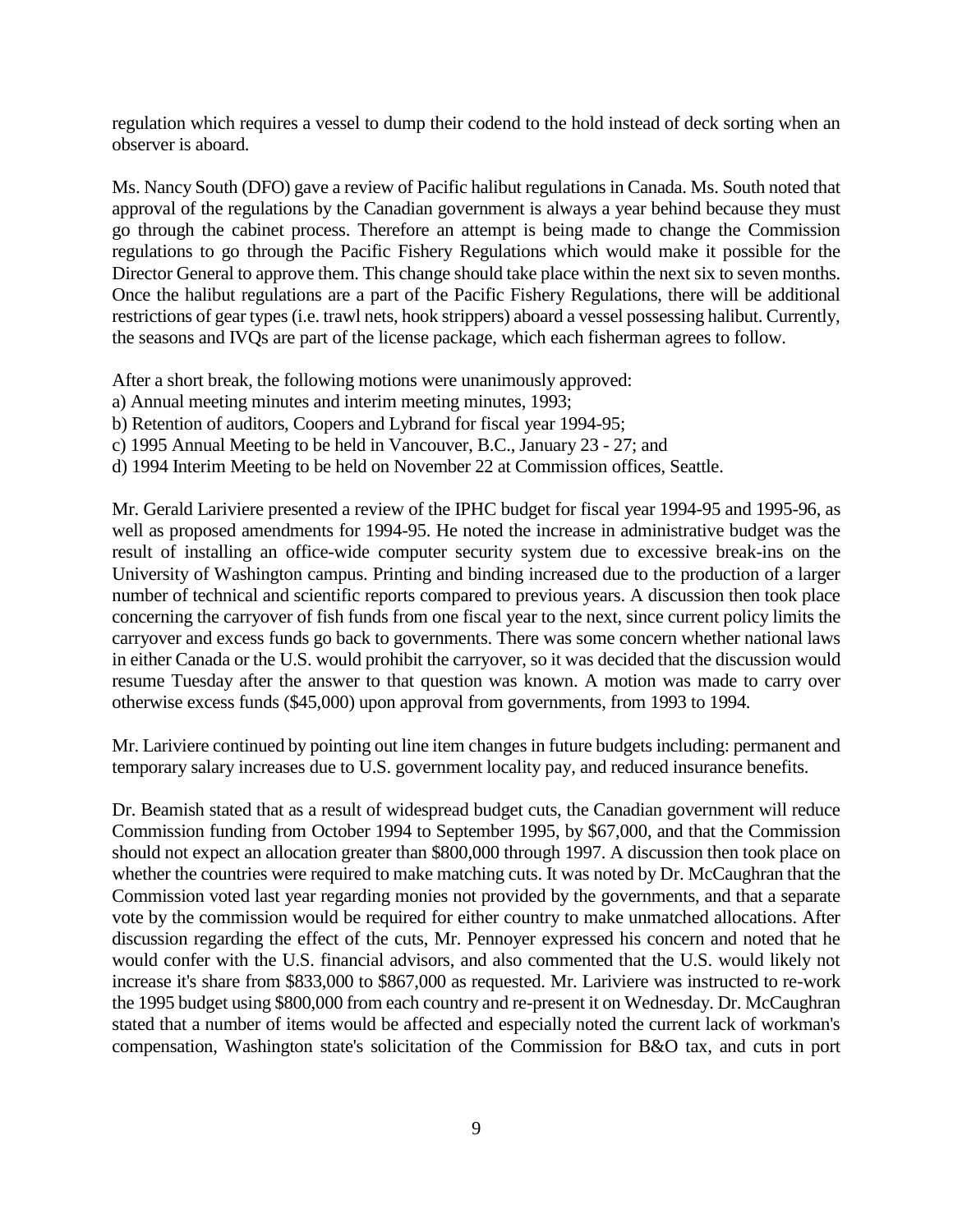sampling budget as matters of extreme concern. Ms. Eileen Cooney was asked to check on options regarding workman's compensation.

### **ADMINISTRATIVE SESSION - TUESDAY, JANUARY 25, 1994**

After reviewing the agenda for the day, the Commission heard an overview of staff research proposals, totalling \$95,000 for ongoing projects and \$83,000 for new projects for 1994. Included in the discussion was the expiration of Sara Adlerstein's contract to analyze observer data, the winding down of the parasite study, and a proposal for a DNA stock identification project. Discussion of the DNA project noted the future possibility of joint Commission/Russian research, and that east coast studies have yielded evidence that there are discrete differences in populations. Regarding bycatch studies, Mr. Pennoyer urged the staff to work on formulating bottom-line conclusions that would translate into regulatory measures for the groundfish fleet. The Commission was informed that a staff proposal regarding grid sorting would be presented in June and would likely include a proposal to allow deck sorting when an observer is aboard a vessel. Mr. Pennoyer expressed concern that all staff research projects seemed noncohesive.

Dr. Beamish advocated priority be given to research concerning future recruitment, and improving estimation of year class strength prior to the commercial fishery. Several comments were made concerning the vast expense of undertaking such projects, and it was noted that current estimates are from the NMFS trawl surveys. Further discussion followed about the importance of sport fishery sampling and IVQ-CPUE studies.

After a break, the discussion continued with new projects proposed for 1995 totalling \$95,000. Approval was requested by the staff at this meeting because some of the listed projects were due to start in the fall of 1994, prior to the next scheduled meeting of the Commission. The computer upgrade was approved, conceptually, pending an itemization of proposed purchases.

After discussion of research proposals was concluded, the Canadian delegation gave a report on the Canadian bycatch reduction plan, noting that the bycatch reduction is slightly ahead of schedule with an ultimate goal of 50%. What has happened to date, and proposals for 1994 included: 1) decreasing Pacific cod catch limits, and establishing fishing period limits depending on density of time/area abundances of halibut; 2) reducing number of trips trawlers can make in the rockfish fishery; 3) hopes to expand rules already present in the rockfish fishery to other fisheries; 3) implementation of a 100% port monitoring project for trawlers in 1994; 4) continuation of the existing observer program at a 5-10% rate; 5) analysis on discard mortality; 6) gear modifications; 7) 1994 flatfish trawl net mesh size increase from 3 to 5  $1/2$  inches; 8) the continuation of a joint trawl/hook and line committee formed to discuss bycatch reduction in Hecate Strait based on collected data; 9) and bycatch caps for the 1995 groundfish trawl fishery.

Considerable discussion followed including the accuracy of the limited observer program when applied to the entire fleet. Mr. Pennoyer expressed caution, using as an example, the inaccuracy of estimates in U.S. fisheries when the observer program was first instituted and coverage was low. The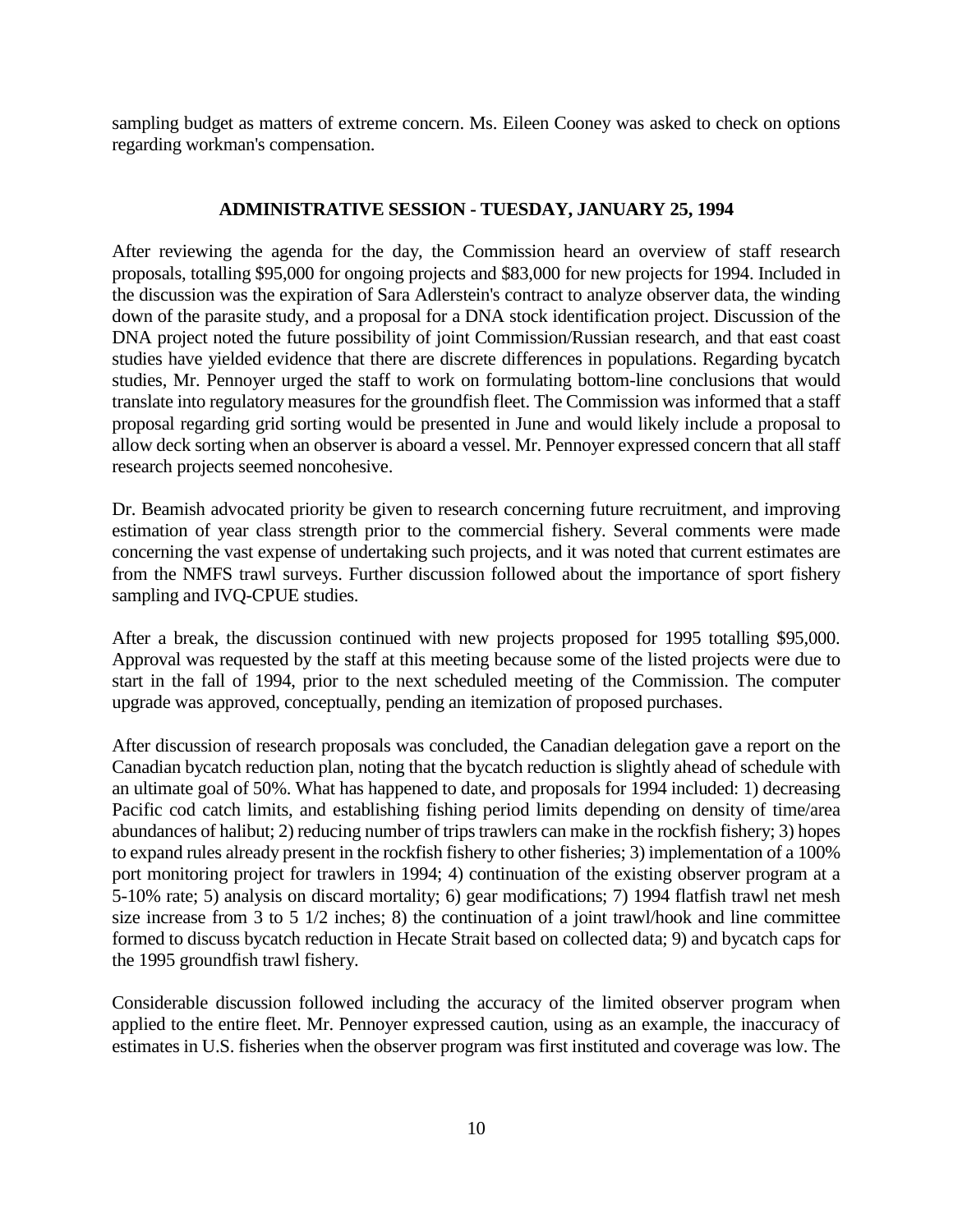cost of a more extensive observer program and the source of overall bycatch figures for Canada were among the other topics discussed. Dr. Beamish assured the Commission that those involved have a good working relationship and that the Canadian situation was not comparable to the U.S. He also noted that Canadian halibut fishermen may be willing to consider legal retention of legal sized halibut by trawlers once the bycatch goals had been achieved, and he indicated that an IFQ program in the Canadian trawl fishery is up for discussion this year.

After a break for lunch, Dr. Beamish noted his concern that U.S. bycatch has only been reduced by 7% since 1991 instead of the 25% reduction that was initially targeted. Mr. Pennoyer responded by describing halibut mortality in the Gulf for 1990 through 1993, showing a downward trend, and described specific bycatch control regulations which included; caps, season changes, time/area closures, gear restrictions, the Vessel Incentive Program, extensive observer coverage, logbook program, careful release, and the IFQ program for sablefish and halibut making halibut retention legal in both fisheries. He followed by stating that cap reductions have not been made as planned partially due to the unsuccessful VIP program, and the fact that lower mandatory caps would leave too much unharvested groundfish.

A proposal was made to complete the report of the Halibut Bycatch Work Group and to schedule a meeting at the Commission offices early in 1994 to discuss pertinent issues.

Ms. Heather Gilroy gave a staff report on the Russian catch of halibut stating that 11 mt were landed by one vessel in 1993. Mr. Hoard commented that the fishery has evolved into a Russian domestic fishery.

There was some further discussion about Area 2B bycatch which concluded that there has been a 20.7% decrease in bycatch from 1991 to 1993.

Mr. Joe Scordino (NMFS) gave a bycatch report for Area 2A. The main points made included: 1) the fact that the Commission staff had not estimated Area 2A bycatch prior to 1992; 2) a description of recent studies which may be used to estimate bycatch; 3) ad hoc committee formed by the PFMC to supply staff with better data; 4) the discrepancies of estimates existing within the Report of Assessment and Research Activities, 1993; and 5) the upcoming PFMC meeting in March that will address the issue. He then went on to explain PFMC plans to implement observer coverage but lacks funding, and mentioned some options concerning a reimbursement program. He concluded by saying that the PFMC is notably behind Alaska and Canada in bycatch management.

Dr. Beamish noted his concern that no halibut bycatch reduction plan was in place for Area 2A, and that in this time of low recruitment and declining biomass, bycatch control was important. He went on to explain that Canada suffers about a 19% loss due to U.S. bycatch, and requested that a report be written describing U.S. reduction of halibut bycatch in all areas. After the jurisdictional separation of the two areas was explained, Mr. Frank Warren (PFMC) proposed that he take the request for a reduction plan back to the PFMC for consideration at their March meeting.

Dr. Beamish commented on the halibut culture project which was dropped two years ago, and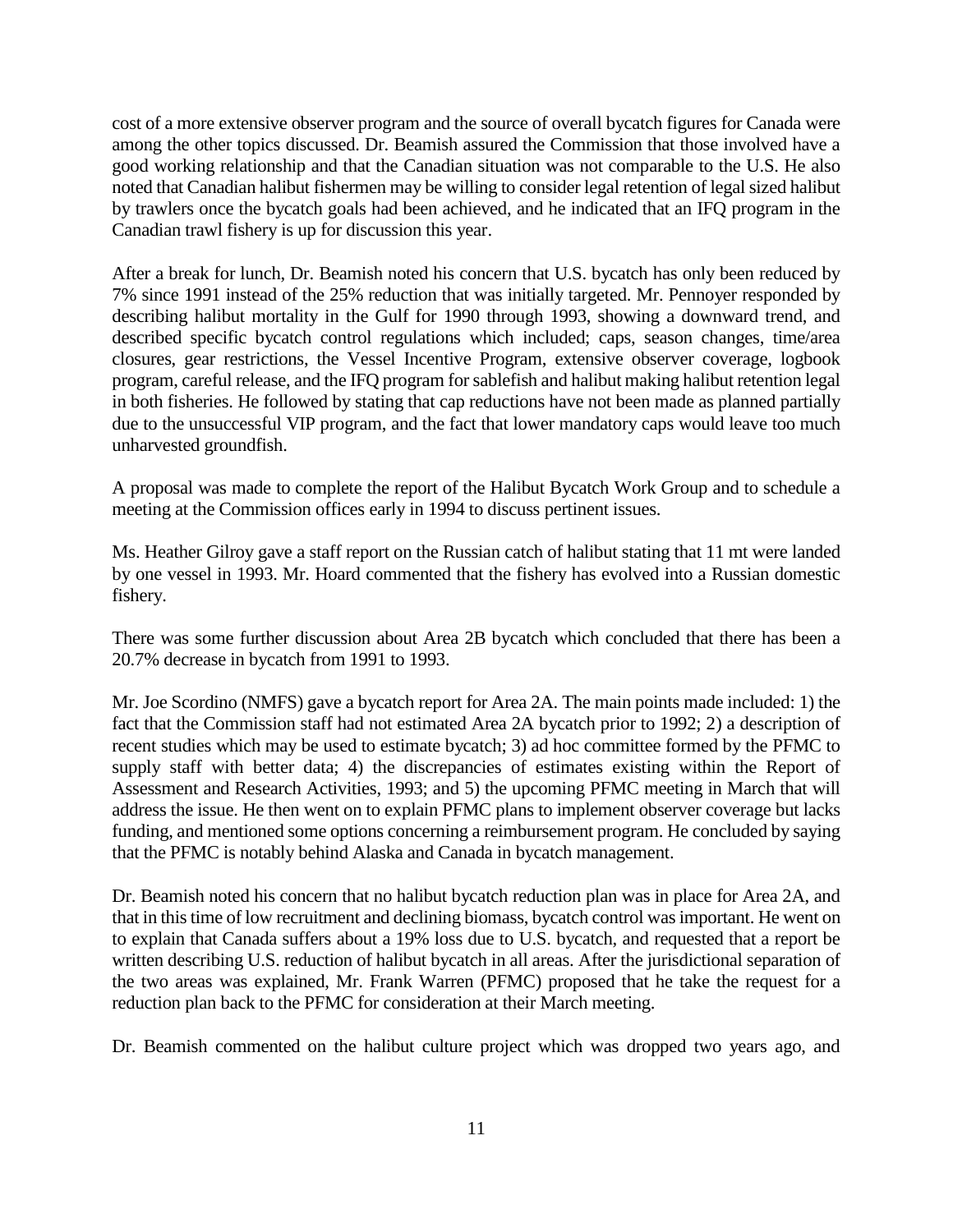explained that there had been advances in Europe since that time. The staff was requested to supply a report on European and other success in the field. It was requested that Dr. Robert Stickney be invited to speak on the subject at the 1994 Interim Meeting. Mr. Hoard noted his concern with fish farming, and indicated the negative impact of salmon farming on wild stocks as the basis.

Discussion returned to research proposals. Dr. McCaughran asked that the itemization of computer upgrades be delayed until next fall. Discussion took place regarding timing and implementation of survival studies on both longline and trawl vessels, and the lag time between tagging and the retrieval of data. Mr. Pennoyer asked the staff to provide a comprehensive report giving an overview on all research taking place and ultimate goals.

Dr. Patrick Sullivan gave a presentation describing how total allowable catches for each area were figured. Part of Dr. Sullivan's report illustrated the differences in biomass estimates simply by manipulating the CPUE data, concluding that biomass estimates are very sensitive to this data. There was concern by the Commission that this illustration might be misconstrued by the Conference Board as a range of biomass recommendations. It was acknowledged by Dr. McCaughran that some of the staff recommendations were different than those in the population assessment report because factors other than statistics were taken into account. Dr. Beamish noted that when the bycatch was figured into the Area 2A assessment, the numbers did not add up. Mr. Eliason pointed out that decisions made without statistical backup should be done with caution.

Following a coffee break, Dr. Beamish iterated his concern regarding discrepancies in the Area 2A assessment, and how the removals could be negatively affecting Area 2B through replacement of fish in Area 2A.

The effect of May versus June openings for halibut and sablefish fishery bycatch rates were discussed. The staff was asked to further examine and discuss the importance of this effect on Thursday morning.

Dr. Trumble made a presentation on the sport fishery. He stressed that the increasing sport harvest off Alaska will cause the commercial fishery harvest to decline faster than the decline in biomass, thus resulting in a form of defacto allocation, and that this has been pointed out to the NPFMC for allocative consideration. He then noted problems with tidal diary, creel census, and lodge count data sources in British Columbia. There was discussion concerning how sport catch estimates for B.C. are figured into the stock assessment, and the fact that estimates coming out of B.C. are inconsistent with Areas 2A and 2C. Dr. Beamish suggested that meetings between Mr. Patrick Chamut (Director General DFO, Vancouver) and the staff may be necessary to resolve the issue. Dr. Sullivan was requested to drop 500,000 pounds of Area 2B sport catch for 1993, and proportionally reduce sport catch from previous years from the stock assessment, and present the analysis before the end of meeting.

Mr. Barry Ackerman (DFO) gave the British Columbia enforcement report and noted that 28 people had been charged with offenses in 1993, and that since inception of the IVQ program, enforcement has shifted from at-sea to shoreside. He confirmed that fishermen contributed about 8-9 cents per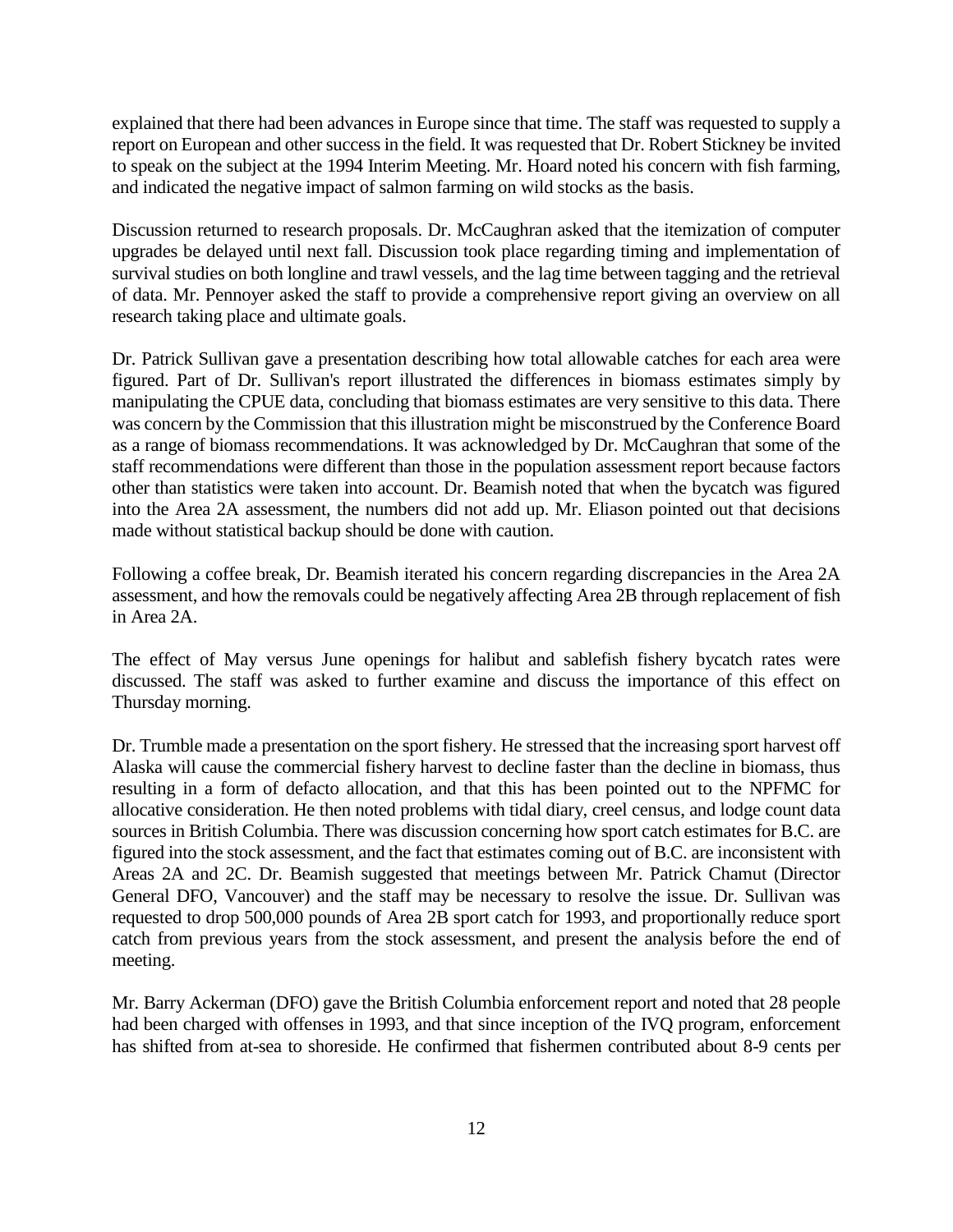pound for monitoring, and also contributed \$30,000 (Canadian) to Commission research in 1993, adding that the state department contributed \$25,000 dollars last year as well. \$30,000 was the cost for additional monitoring of the IVQ fishery to the Commission in 1993.

Mr. Dave Flanagan (NMFS) gave a presentation on the status of U.S. enforcement. He noted that enforcement resources were about 45% short of what is needed, and hoped to gain voluntary compliance from other factions when the IFQ program was in place in Alaska. Proposals for enforcement for the IFQ program included: 1) at-sea patrol; 2) checking record of usable catch limit at sea; 3) requiring vessels announce offloading; 4) registration of buyers; 5) targeting vessels not delivering to registered buyers; 6) NMFS dockside patrol; 7) IPHC port samplers; 8) audit programs; 9) 2 scattered officers; 10) 7 resident port officers; and 11) the formation of a fraud investigative unit consisting of 3-5 people. Mr. Flanagan noted that an overage/underage plan was not in place, but that 5% was likely. Discussion continued concerning fish landed out of jurisdictional waters and both Dr. Beamish and Mr. Pennoyer expressed the need for cooperation between the two countries in setting up a viable system. Other points made were the confirmation that personal use catch and would be counted in IFQ in the current regulations, funds obtained through enforcement action are put in a fund and kept until matter is settled, and the fact that NMFS spends very little time monitoring sport catch.

### **COMMISSION/CONFERENCE BOARD SESSION WEDNESDAY, JANUARY 26, 1994**

The U.S. chairman, Bob Alverson (FVOA), reviewed the minutes of the 1994 Conference Board meeting. He noted that there were 11 Canadian organizations and 32 U.S. organizations represented.

Responding to the Conference Board recommendation that Area 2B be opened two weeks earlier (February 15) and close two weeks later (November 15) than in 1993, Mr. Hoard asked if there was any information regarding the quality of halibut during spawning season. The Canadian chairman, Gregg Best, responded that he has witnessed no significant problem with quality in earlier caught fish.

There was some discussion as to the timing of the openings and how they affect the market as well as other fisheries. Mr. Alverson indicated that those considerations had been made. There was further discussion concerning: 1) clarification of recommendations; 2) the fact that the Conference Board felt that more analysis should be done in Area 2A before dividing the area; 3) enforcement concerns once IFQ is in place, and a proposal to have independent monitoring; 4) advocation of an Area 2A stock assessment survey; 5) confusion on provision that all halibut be offloaded and weighed when sold to parties other than commercial processors, which was ultimately referred to NOAA General Counsel for clarification; 6) the weight given to Conference Board votes and the fact that only those directly involved in an issue vote on it; and 7) a cost-free way to survey Area 2A.

Mr. Hoag clarified that the staff will be managing the commercial fishery in Bering Sea Areas 4A, 4B, and 4D more conservatively than in 1993 in an attempt to prevent catch limit overages. Mr. Alverson noted that he did not have extended information regarding more restrictions and asked to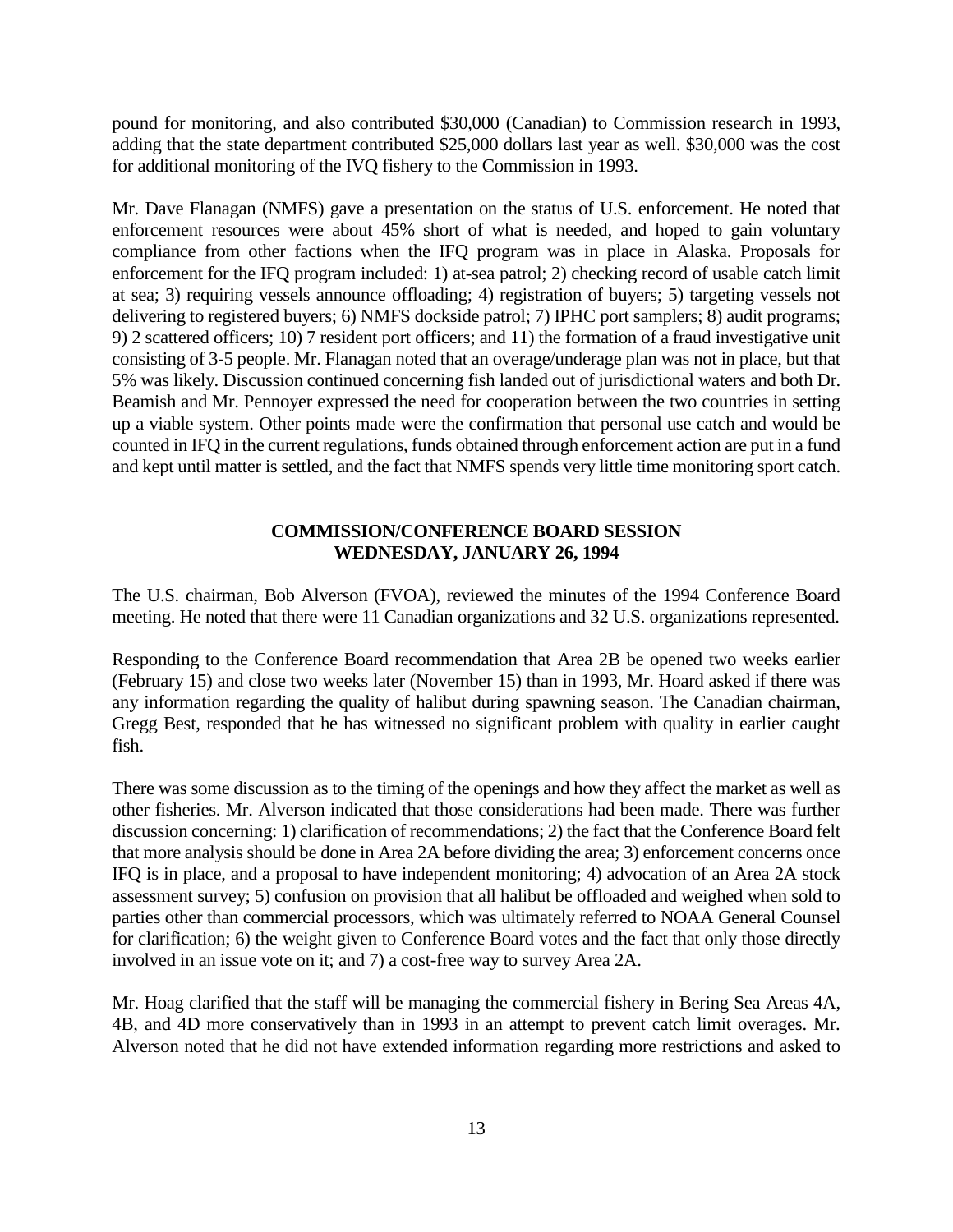meet with Mr. Hoag after the session to review possible staff actions for 1994.

Mr. Alverson clarified that a vote concerning fishing period limits in Gulf areas was defeated but was not included in the minutes.

Representatives of halibut processors urged the Commission to continue its work on bycatch reduction. Some concern was expressed regarding the fact that the Conference Board had only had one day to review the Canadian bycatch proposal and hoped that there would be more opportunity to comment. Mr. Pennoyer assured the Conference Board that the issue of bycatch had not been avoided, and that the Halibut Bycatch Work Group has been working on bycatch containment for both countries. He indicated that a final report would be distributed sometime after the meeting. Dr. Beamish commended the Conference Board for their efforts on the bycatch and wastage problem. He mentioned that Canada has authority to implement caps in 1995 as well as other regulations by 1997, and assured that work is serious to reduce bycatch.

## **ADMINISTRATIVE SESSION - WEDNESDAY, JANUARY 26, 1994**

The Commission reconvened and noted some confusion by the Conference Board of the recent legal decisions regarding Area 2A. Ms. Eileen Cooney was asked by Mr. Pennoyer to speak to the conference board on the issue, but they denied the offer.

Dr. Sullivan presented his reanalysis of the Area 2B assessment using a sport estimate which was 36% of the previous estimates. The reconfiguration resulted in a CEY of only 200,000 pounds more, less than the reduction in the sport harvest. Mr. Pennoyer requested that Mr. Sullivan make a presentation to the Conference Board regarding the results.

The Conference Board recommendations were opened for discussion. Mr. Hoard expressed concern for fragile stock in Area 2A and urged conservative management in that area. Regarding the staff proposal to split Area 2A, Mr. Pennoyer reminded the Commission of their duty of conservation and that there is no evidence to show that stocks act differently within Area 2A to warrant a split. Regarding the proposal in the Conference Board to find a cost free charter in Area 2A, Dr. McCaughran explained the "bid system" of chartering for surveys, the limited control Commission staff may have over a cost free charter, and the subtraction of survey poundage from the overall area catch limit.

Dr. McCaughran noted that the Commission has in the past used differential exploitation to justify establishing of regulatory areas, with the exception being the line which splits Areas 2 and 3. Mr. Pennoyer stated that differences in information concerning stock distribution and condition at the present time compared to historical data, need to be clearly defined. He proposed that the document be reviewed over the next year so that more educated decisions could be made at next year's meeting. Dr. McCaughran asked that because of the complexity of issues in Area 2A, that an international peer group be set up to assess issues. Mr. Pennoyer indicated that the peer group was a good idea and could lend support to Area 2A management for 1995.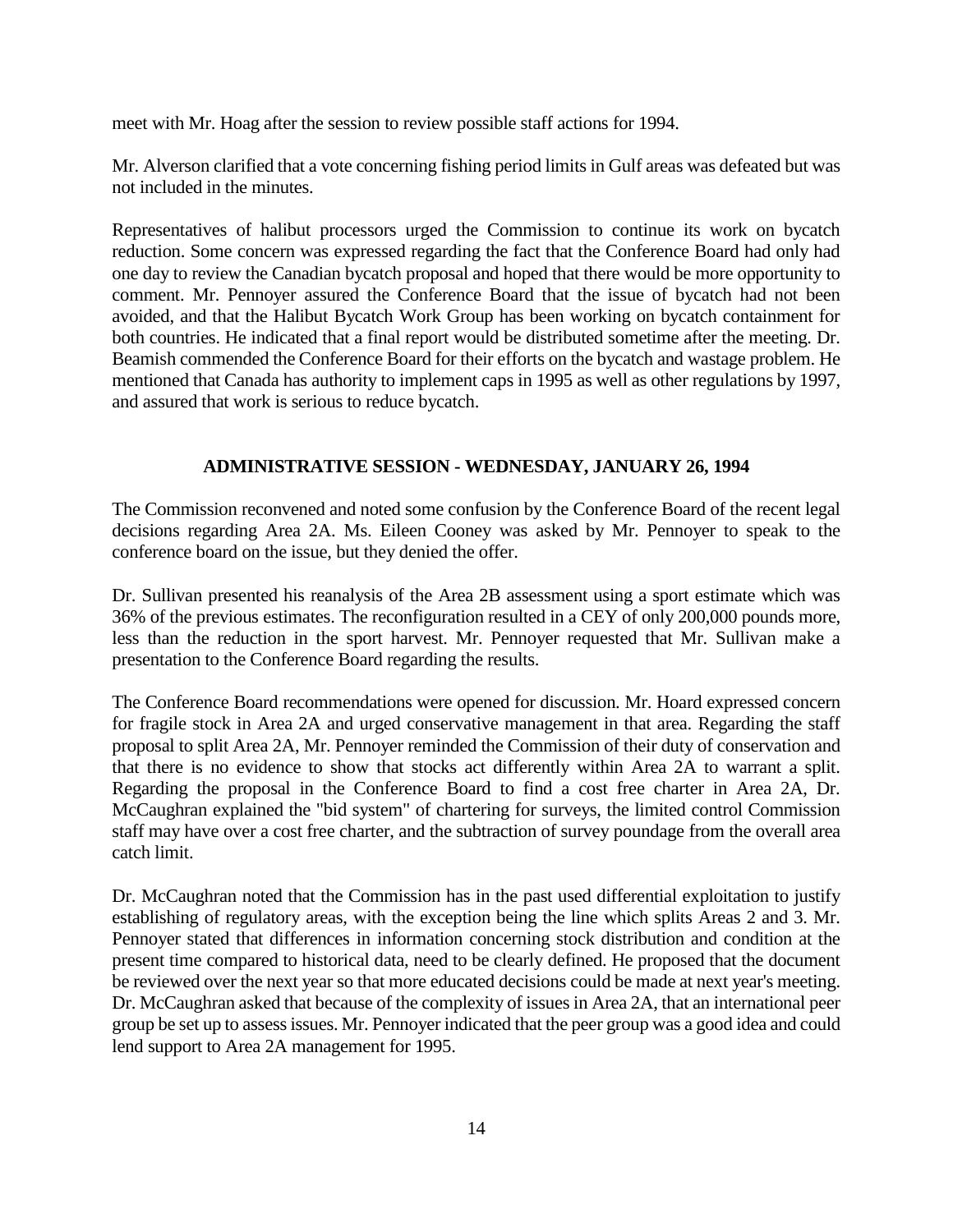Mr. Pennoyer introduced discussion for the Area 4D-N proposal, which requested a continuation of the experimental fishery at St. Matthews Island (Area 4D-N) and raise the catch limit from 20,000 pounds to 35,000 pounds of the overall Area 4D catch limit. Ms. Gilroy commented that the total commercial catch was 500 pounds for the 1993 and was landed by one boat. Mr. Earl Krygier (ADF&G) commented that the fishery is just getting underway, and that there was actually 19,000 pounds landed, but only 500 pounds sold commercially. However, commercial gear was distributed to the residents late in 1993 so they will need more catch limit in 1994. After some further discussion Mr. Pennoyer asked what the Commission would gain from extending the fishery one more year. Mr. Krygier responded that fish tickets would be available and he would work with the staff to set up a sampling program. Dr. Clark indicated that age composition and CPUE data from the area would be useful.

Area catch limits were then discussed. Dr. Clark gave clarification of wastage estimates in Area 2B as opposed to the U.S. areas, noting wastage estimates come from IPHC longline surveys, but Area 2B was assumed to be less because more time is taken to fish in the IVQ fishery. It was also noted that there does not seem to have been a change in the average size of fish landed in Area 2B resulting from the change to the IVQ fishery. There was consensus that both Areas 2A and 2B were showing signs of over-exploitation and should be treated conservatively. Among other topics of discussion concerning catch limits were fishing period limits and over/under fishing data. Mr. Hoag noted that if there was a June opening in the Gulf, then fishing period limits would be required for Area 3B, but probably not for a May opening.

Some discussion took place concerning the Conference Board proposal that the Area 4C catch limit be set higher than the staff recommendation, because a recent trawl closure would result in less bycatch and more fish would be available for harvest. It was noted that the closures are not confirmed so therefore may not be reduced, and that reduced bycatch does not necessarily translate into increased catch limits.

Mr. Alverson briefly addressed the Commission and noted that the Conference Board preferred a restriction on fishing time instead of fishing period limits in Areas 4A, 4B, 4D, given that they had to choose one.

Following a short break, discussion resumed concerning the proposal to increase the Area 4D-N catch limit by 15,000 pounds. It was noted that the fishermen are eager to expand their grounds and market. Regarding the Conference Board proposal to increase the Area 4E catch limit, Mr. Hoag commented that the past catch limit of 100,000 pounds had not been reached for several years.

The Area 2A staff proposals concerning seasons were discussed. Mr. Scordino reviewed the catch sharing plan for 1994, and Mr. Pennoyer confirmed that the Commission votes only on the overall catch limit for the area and not allocations. In Area 2B, the ramifications of an early and late opening were discussed including interception of fish travelling to other areas as well as interception of the spawners. Dr. Beamish supported the extended opening (February 15 through November 15), but Mr. Pennoyer cautioned that if it's done for B.C. then the same dates will have to be implemented for U.S.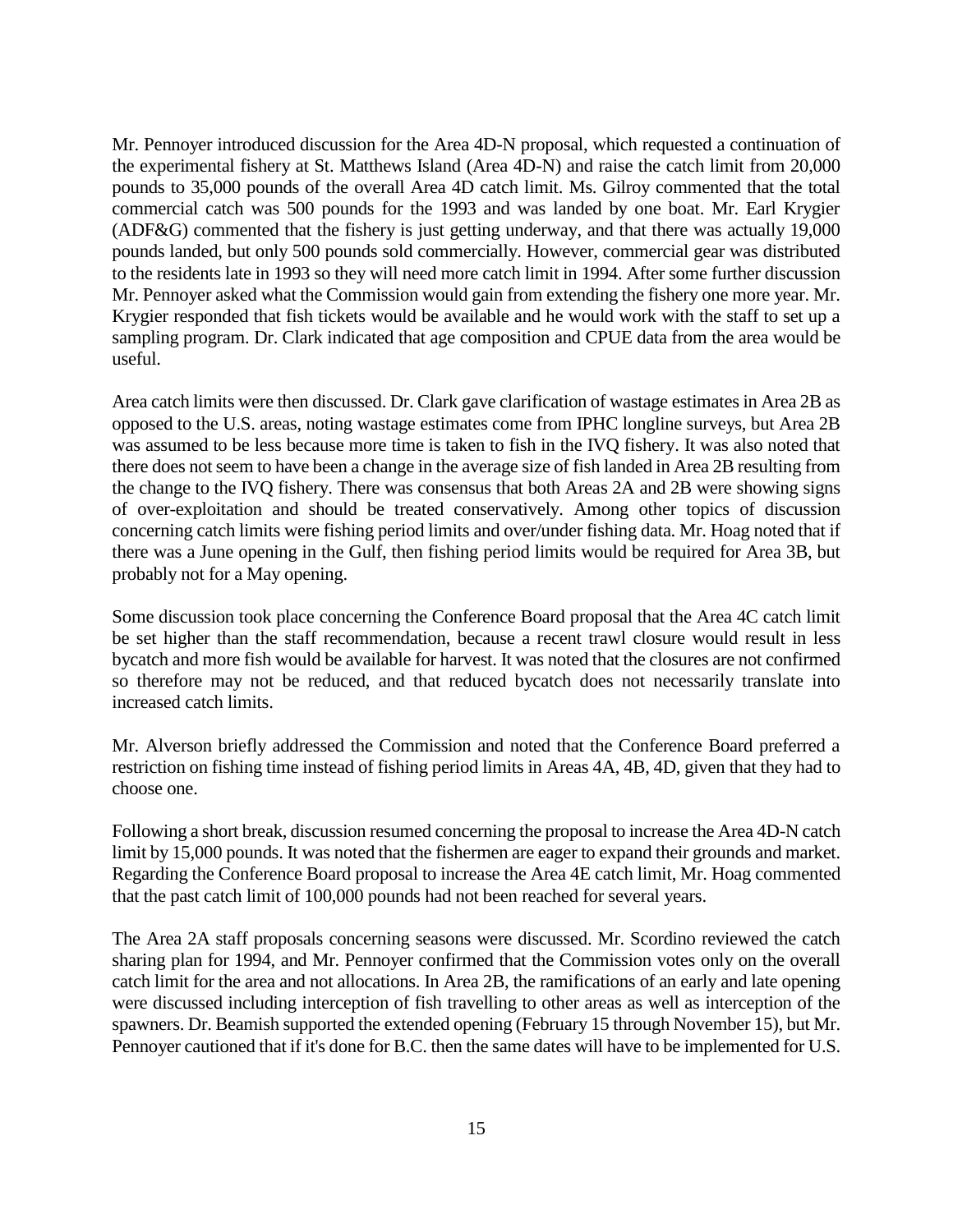areas when the IFQ is in place, and that a March 1 opening date was already earlier than what the staff initially recommended.

Discussion continued concerning Area 3A, 3B, and 2C seasons. Mr. Pennoyer initially advocated an early May opening, noting the recommendation to the Commission from the NPFMC that would result in a reduction of halibut bycatch in the sablefish fishery. Mr. Gregg Williams presented data which showed no significant change in halibut bycatch dependent upon timing of the halibut season. Mr. Eliason noted the safety, and the Russian orthodox holiday as arguments against a May opening. In response to the evidence which indicated lower halibut bycatch in 1992, Mr. Pennoyer concurred that there was no visible difference but reiterated his concern. Mr. Hoard mentioned marketing as a consideration.

Concerning Areas 4A, 4B, 4D, Mr. Hoag described possible catches that would result by restricting fishing time versus fishing period limits to keep the catch below the catch limit. Mr. Hoag requested that the Conference Board recommendation of an August 1 opening be denied, and Mr. Pennoyer concurred. Mr. Hoard expressed concern about exceeding the catch limit. The staff indicated no problems with the Conference Board recommendations for Areas 4B, 4C, 4D, and 4D-N. Regarding Area 4E, Mr. Eliason inquired about the ramifications of an early opening in Area 4E and Mr. Hoag responded that it was not of concern.

Mr. Pennoyer adjourned the session so that the Commissioners and Director could meet for an in-camera session.

Following the in-camera session, the administrative session was reconvened. Mr. Pennoyer opened by commenting about the session and expressed concern over budget reductions. He mentioned IFQ expenses as a future problem, and noted that everyone is going to have to "tighten their belts." A hiring freeze for Commission staff permanent employees was recommended for the next two years.

Discussion resumed concerning proposals, first addressing the issue raised by CIE JAE Ocean Charters which explained that currently there is no definition of "day" in the sport regulations for Alaska, and therefore, sport fishermen are sometimes taking two daily bag limits by staying out past midnight. Mr. Scordino noted that bag limit is equal to possession limit in Area 2A and would not apply as in Alaska. Lack of enforcement was mentioned as the obstacle against regulations where a 24-hour period would begin when a vessel left port.

The Commission staff proposed that regulations be set which required a vessel fishing under fishing period limits be required to offload all halibut, which would ensure that all fish caught are reported on fish tickets. Further, a purchaser would be responsible for seeing that all fish is offloaded. Discussion included public relations burden on plant, regulations already in place requiring plant to report overages, enforcement ramifications, and any profit gained by government or plant processors. The Commission members tentatively favored the proposal pending an enforcement report by Dave Flanagan.

The Commission staff proposed that only legal sized, tagged halibut could be sold as opposed to the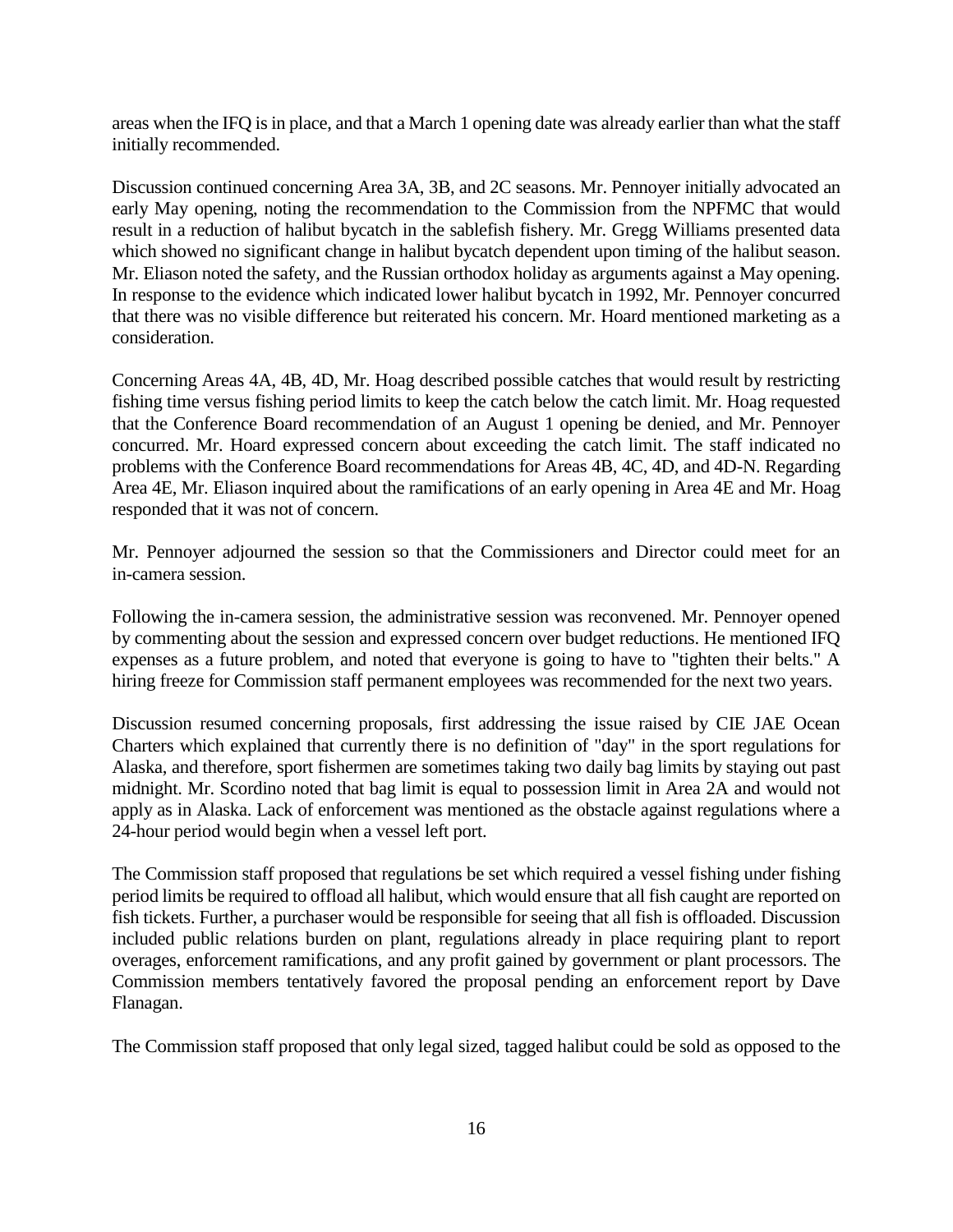present regulation that all tagged halibut could be sold.

The IFQ under/overage plan was mentioned by Mr. Hoag to make Commission aware that a plan is needed before 1995. Mr. Pennoyer asked Mr. Hoag to draft a statement to the effect that overages/underages be allowed to be carried over, to be presented at the April NPFMC meeting.

There was discussion concerning enforcement of a loophole in the clearance and landing requirements in Area 4 which enabled vessels to change skippers then be exempt from the clearance requirements under some circumstances. The staff proposed that the language be changed to read "landings" rather than "vessels".

Regarding the three miscellaneous proposals made by the Canadian Conference Board, the Commission agreed to continue the meetings of the Bycatch Work Group. Mr. Pennoyer indicated that the report would be distributed to Conference Board members by correspondence.

A proposal by E.A.R.T.H. specified a 1% landing tax and the giving of bycaught fish from an experimental fishery to charity. Mr. Pennoyer remarked that none of these issues were within IPHC jurisdiction and that a landing tax would have to be made by amendment to the Magnuson Fishery Conservation Management Act.

A proposal by Terra Marine to give bycaught halibut to the food bank was briefly discussed. Mr. Pennoyer made the statement that the proposal does not address the issue of reducing bycatch mortality of halibut, which is the goal of the Commission, so he cannot support the proposal and therefore can not advocate food bank use of halibut bycatch.

Mr. Pennoyer addressed the Conference Board resolution asking for the Commission to recommend to the Council an emergency rule for 1994 and an amendment for 1995 which specifies BSAI PSC apportionments roll over to subsequent seasons. Mr. Pennoyer added that it was not a Commission issue, but one that the NPFMC was already considering.

Concerning the miscellaneous proposal of the conference board to require 100% observer coverage on vessels fishing in NMFS Area 517 in the Bering Sea, it was noted that data available do not show unnaturally high bycatch in that area, although some discrepancy exists resulting from only 30% coverage on vessels 60-120 feet in length. Mr. Pennoyer commented that the regulation was already passed for 100% coverage in the cod fishery by the NPFMC in September but is not legally binding until printed in the Federal Register, and noted February 13 is date that it will become effective. However, the lack of observers could make that initially impossible. After some discussion it was decided that the Commission would encourage an appropriate observer coverage level.

Regarding trawl closures in NMFS Areas 517, 518, and 519, the Commission will forward the conference board resolution with a letter encouraging collection of good data and recommending action to reduce bycatch mortality.

Returning to the budget carryover, Mr. Hoard moved and Dr. Beamish seconded the motion to carry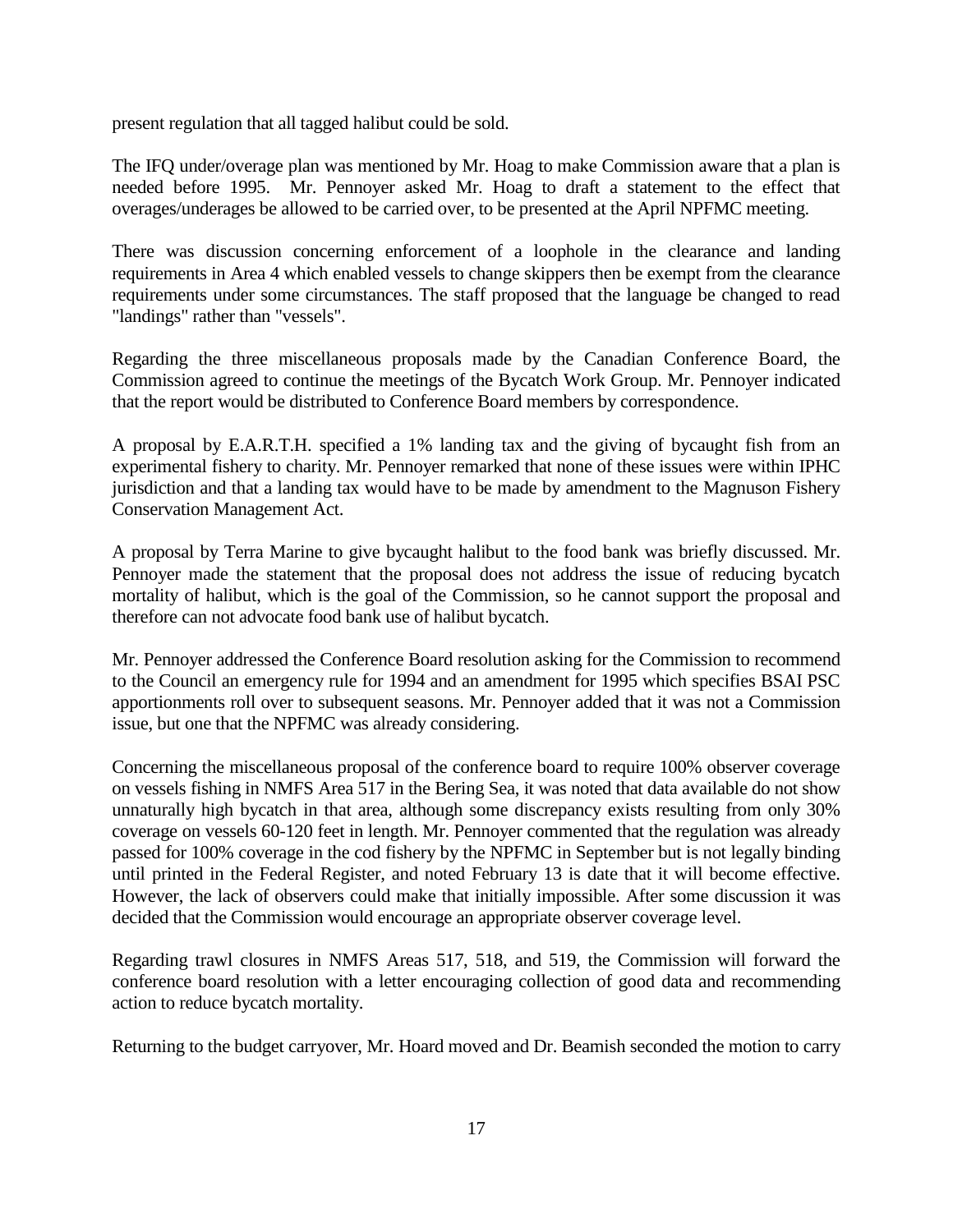over the full amount of \$200,500.

## **ADMINISTRATIVE SESSION - THURSDAY, JANUARY 27, 1994**

Mr. Lariviere reviewed the revised budget which assumed an appropriation of \$800,000 from each country for 1994-1995, and 1995-1996. Mr. Hoard expressed his concern with the line-item Research Programs indicating zero dollars would be available. It was decided to make an announcement in the public session regarding budget cuts but not specific line items, and that budget concerns would be included in letters to the governments. Dr. Beamish asked that the staff study the observer data to get some indication of recruitment for earlier year classes, but otherwise had no objection to the research budget. Mr. Eliason asked that the proposal for WDF sport sampling money be tabled.

Gregg Bargmann asked that WDF receive funding for field work as in past years. It was unanimously decided that the Commission would not help in funding, but Dr. McCaughran noted the possibility of staff time contribution.

In regards to restriction of the transfer of funds from one line item to the next within the budget, Mr. Lariviere was authorized to transfer funds from any line item to any other line item, specifically from personnel. The Canadian budget advisor had no objection with transfers *from* personnel, but noted that funds could not be transferred from other programs back to personnel. There were no objections.

The Area 2A catch limit was discussed further, and Mr. Hoard asked that the point be made in the public session that stocks in both 2A and 2B should be harvested cautiously, because of their sensitivity.

Mr. Pennoyer revisited the discussion of yesterday regarding the sablefish fishery bycatch and noted that after some discussion with the staff, he sees little advantage to an early opening date in Areas 2C, 3A, and 3B.

## **PUBLIC SESSION - THURSDAY, JANUARY 27, 1994**

Mr. Pennoyer opened the meeting and noted that it was a public meeting, not a public hearing and testimony will not be heard, but the Commission may ask for clarification on issues.

The following items were adopted by the Commission:

1)Catch limits were as follows: Area 2A (550,000), Area 2B (10,000,000), Area 2C (11,000,000), Area 3A (26,000,000), Area 3B (4,000,000), Area 4A (1,800,000), Area 4B (2,100,000), Area 4C (700,000), Area 4D (700,000), Area 4D-N (35,000 of overall 4D catch limit), Area 4E (100,000).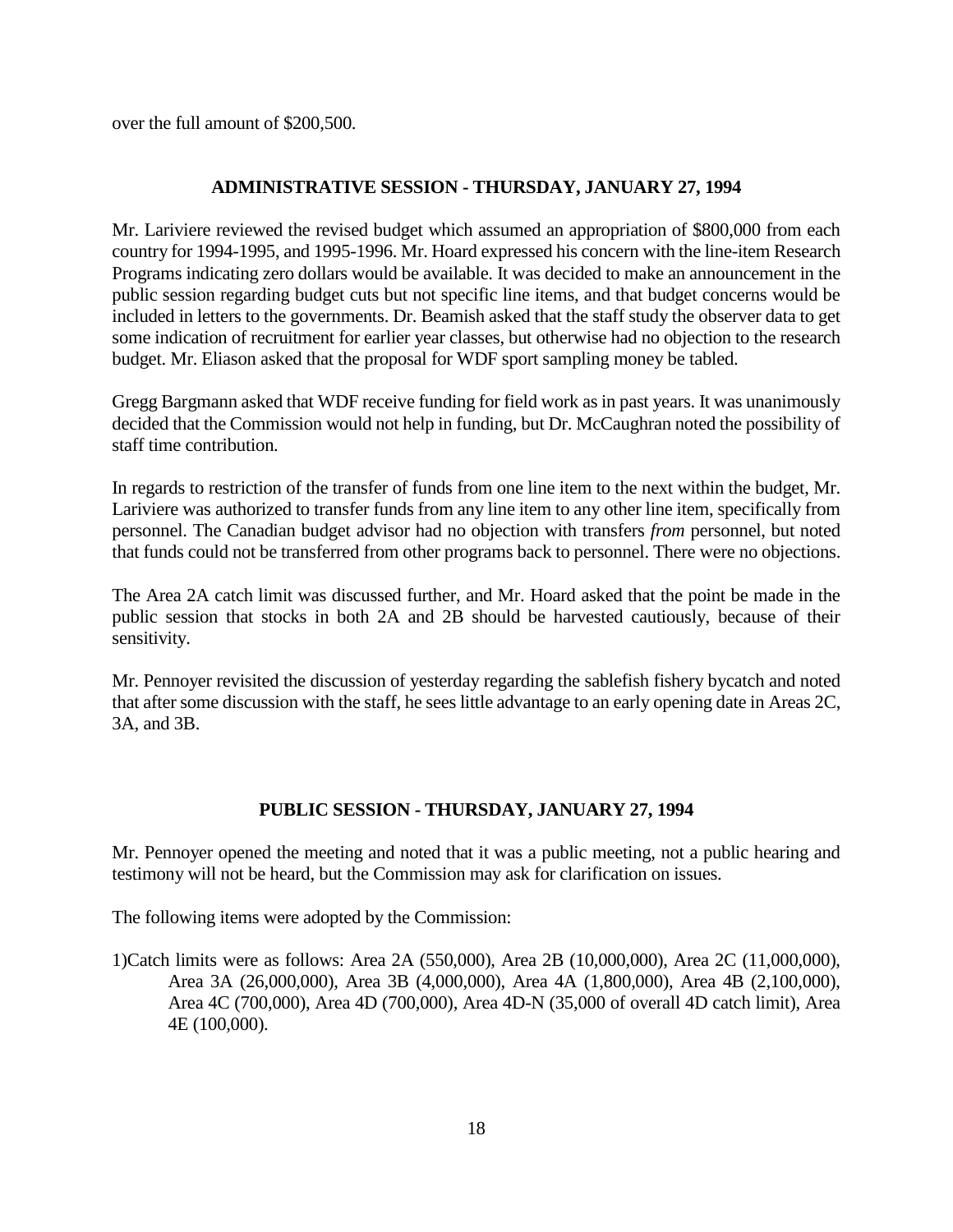2)Fishing periods: Area 2B (3/1-11/15), Area 2C, 3A, 3B (6/6, 9/12, 10/10, with a 48-hour cleanup opening in Area 2C), Area 4A (6/6, 8/15, 8/30), Area 4B (6/6, 6/15, 8/15, 8/30\_. Area 4C (6/3-10/30 one day open, one day closed with 10,000 pound fishing period limits), Area 4D (8/15-8/30), Area 4D-N (7/1-8/13), Area 4E (5/2-9/28 with 6000 pound fishing period limits).

3)Area 2A catch sharing plan

4)Experimental fishery in Area 4D-N for 1994

- 5)Section 11 and Section 16 regulation changes specifying offloading procedure during a trip limit opening
- 6)Section 14 regulatory changes

7)Section 18 regulatory change which clarified that undersized tagged halibut cannot be sold.

8)Interim meeting, 1994 to be held on November 22 in Commission offices, Seattle.

9)Annual meeting, 1995 to be held in Vancouver, B.C. on January 23-26.

10)Chairman for 1994 will be Richard Beamish.

11)Vice chairman for the 1994 will be Steve Pennoyer.

12)Staff had authorization to make housekeeping changes to the regulations as long as intent was not changed.

Mr. Pennoyer recognized the efforts made by the Conference Board to urge the Commission to take a more active part in bycatch matters, and mentioned the discussions that had taken place during the Commission session. He assured the audience that the Commission is cognizant of issues and will work to decrease bycatch.

Dr. Beamish began his closing remarks by noting the high bycatch in U.S. fisheries as well as in the Canadian fleet, and that it is affecting the Canadian commercial fishery. He proposed that programs to gather bycatch data in Area 2A be a priority. He noted the U.S. effort, but expressed his concern that the U.S. appears content with stable caps, and urged their reduction. He then confirmed the Canadian goal of a 50% reduction in bycatch by 1997. In 1994, Canada is prepared to accept a deviation from the 60/40 split recognizing conservation reasons, and noted the Director's comment that catch limits will not be exceeded as in past years. He noted the decline in biomass of fish stocks on both Pacific and Atlantic coasts and the resulting stress put on the maritime community, and closed by expressing his satisfaction at being a part of the remedy.

Mr. Pennoyer closed by noting his satisfaction in seeing the proposed Canadian plan for bycatch reduction and is eager to see it continue and evolve. He also addressed the U.S. bycatch problem and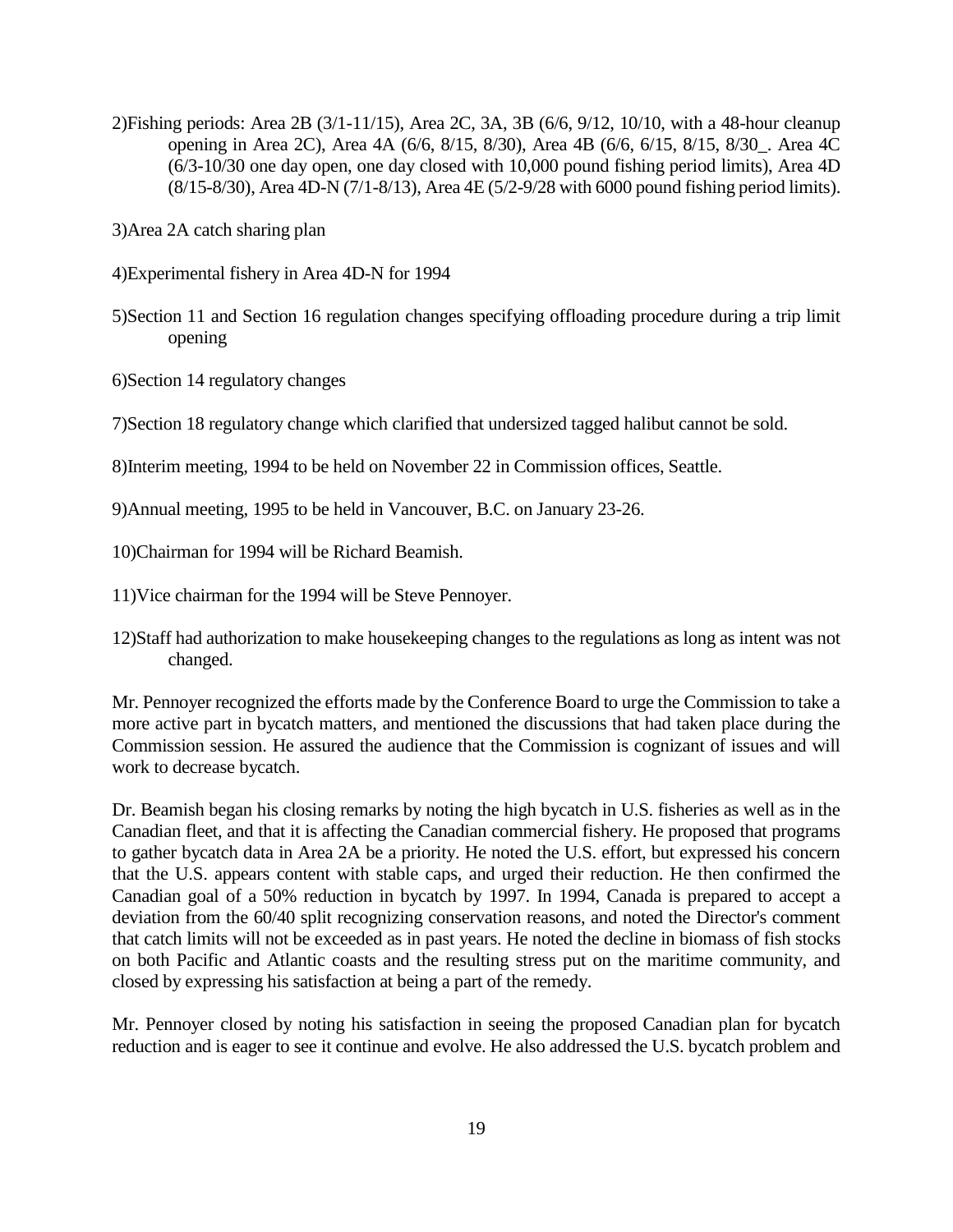noted mortality studies as a major effort, especially in this time of declining recruitment and biomass. He assured the audience that IFQ implementation was underway and that enforcement for this issue was being addressed.

The meeting was adjourned.

--------------------------------------------

Richard Beamish, Chairman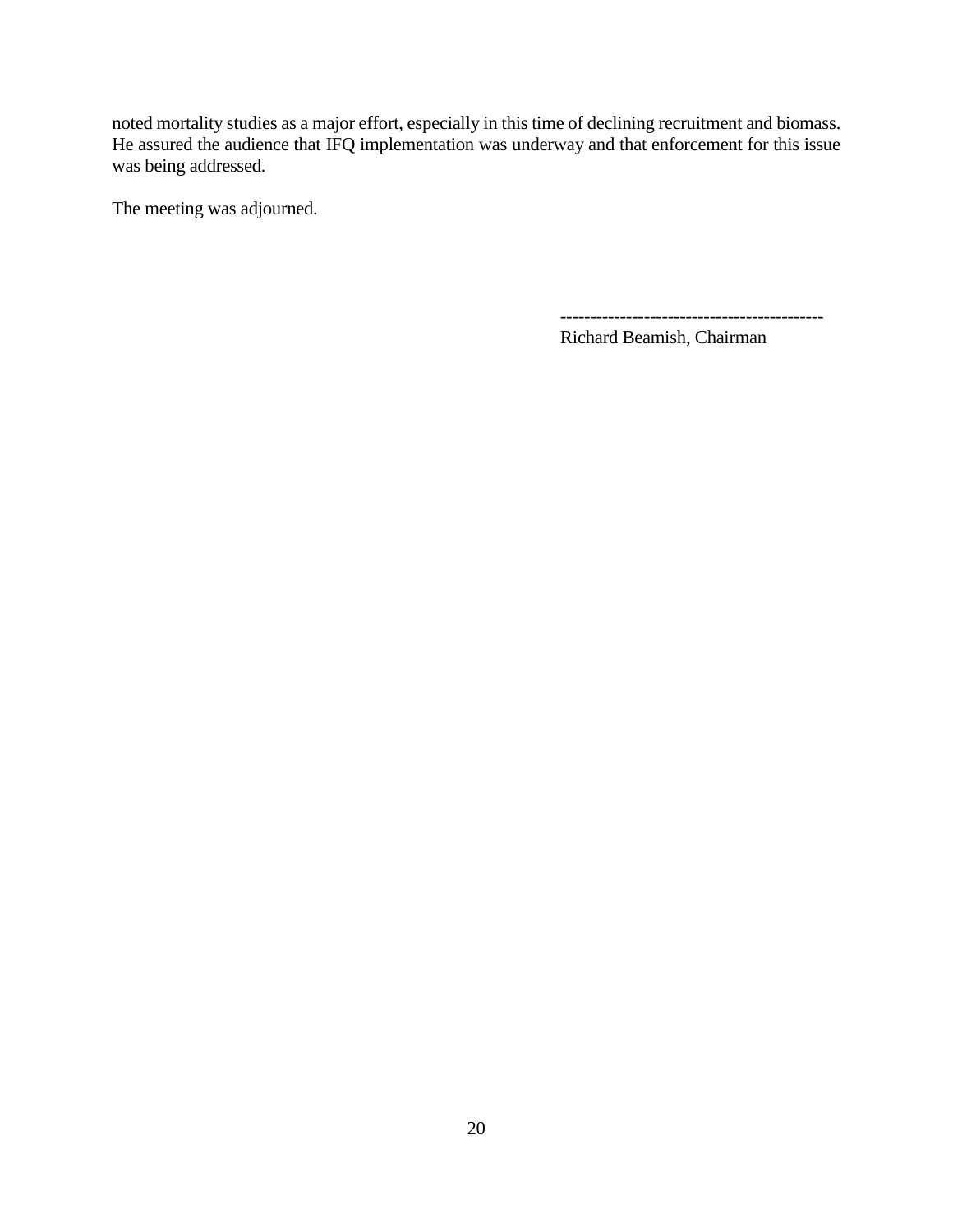# INTERNATIONAL PACIFIC HALIBUT COMMISSION SEVENTIETH ANNUAL MEETING, 1994 BELLEVUE, WASHINGTON

# **LIST OF PARTICIPANTS**

| <b>Name</b>           |              | Agency/Org'n/Vessel                          |             |                | City, State/Prov.  |
|-----------------------|--------------|----------------------------------------------|-------------|----------------|--------------------|
|                       |              |                                              |             |                |                    |
| <b>Barry Ackerman</b> |              | <b>DFO</b>                                   |             |                | Vancouver, B.C.    |
| <b>Bob Alverson</b>   | <b>FVOA</b>  |                                              | Seattle, WA |                |                    |
| Dan Anderson          |              | Tongass Sportfishing Assn.                   |             |                | Ketchikan, AK      |
| Phil Anderson         | <b>PFMC</b>  |                                              |             |                | Westport, WA       |
| William Aron          | <b>NMFS</b>  |                                              | Seattle, WA |                |                    |
| William Arterburn     |              | <b>CBSFA</b>                                 |             |                | St. Paul Is., AK   |
| Greg Bargmann         |              | <b>WDF</b>                                   |             |                | Olympia, WA        |
| Nazary Basargin       |              | Kachemak Bay Fisheries                       |             |                | Homer, AK          |
| <b>Carol Batteen</b>  |              | <b>FVOA</b>                                  |             | Seattle, WA    |                    |
| <b>Gregg Best</b>     |              | Halibut Advisory Board                       |             |                | Comox, B.C.        |
| <b>Anne Best</b>      |              | Observer                                     |             |                | Comox, B.C.        |
| Barbara Bingham       |              | <b>Sitka Charter Boat Assn</b>               |             |                | Sitka, AK          |
| Pam Botnen            |              | <b>TRFC</b>                                  |             |                | Chimacum, WA       |
| Craig Bowhay          | <b>NWIFC</b> |                                              |             | Forks, WA      |                    |
| Carol Brown           |              | Siggi-G Ocean Charters                       |             |                | Garibaldi, OR      |
| Jeremy Brown          |              | Alaska Trollers Assn.                        | Juneau, AK  |                |                    |
| <b>Alvin Burch</b>    |              | AK Draggers Assn.                            |             |                | Kodiak, AK         |
| Larry Cambronero      |              | <b>Kake Fisheries</b>                        |             | Kake, AK       |                    |
| Chris Chavasse        |              |                                              |             |                | Fritz Creek, AK    |
| Greg Clapp            |              | Archipelago Marine Research Victoria, B.C.   |             |                |                    |
| <b>Neal Coenen</b>    |              | ODF&G                                        |             |                | Newport, OR        |
| Karl Cook             |              | Metlakatla Indian Comm                       |             |                | Metlakatla, AK     |
| <b>Rick Coole</b>     |              | Metlakatla Indian Comm                       |             |                | Metlakatla, AK     |
| Eileen Cooney         |              | NMFS/NOAA                                    | Seattle, WA |                |                    |
| Pat Crain             |              | Lower Elwha S'klallam Tribe Port Angeles, WA |             |                |                    |
| <b>Nicholas Davis</b> |              | F/V Keku Queen                               |             | Kake, AK       |                    |
| Peter DeGreef         |              | PCFVOG & PTA                                 |             | Victoria, B.C. |                    |
| William Dilday        |              | U.S. Dept. of State                          |             |                | Washington, D.C.   |
| <b>Robert Doan</b>    |              | <b>SEFC</b>                                  |             |                | Juneau, AK         |
| <b>Tuck Donnelly</b>  | Terra Marine |                                              |             |                | Bainbridge Is., WA |
| Arne Einmo            |              | <b>FVOA</b>                                  |             | Seattle, WA    |                    |
| Thomas Flynn          |              | <b>USCG 13th District</b>                    |             | Seattle, WA    |                    |
| Michael Fooan         |              | <b>Homer Charters</b>                        |             | Homer, AK      |                    |
| <b>Bert Foulds</b>    |              | <b>DFO</b>                                   |             |                | Ottawa, ONT        |
| Denise Fredette       |              | <b>Arctic King Fisheries</b>                 |             | Seattle, WA    |                    |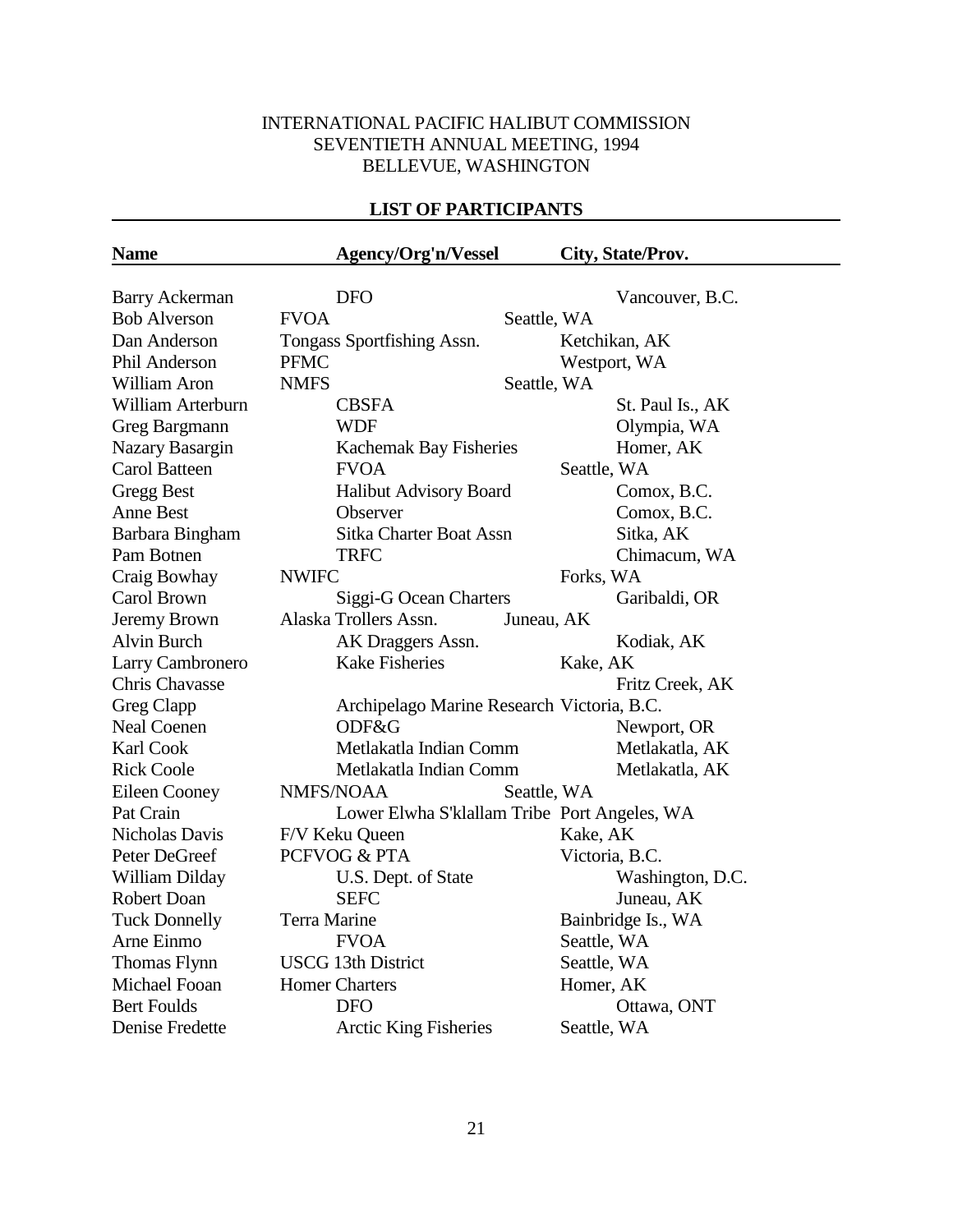| Judith Freeman         | <b>WDF</b>                                  | Olympia, WA         |
|------------------------|---------------------------------------------|---------------------|
| John Gibson            | F/V Severn Mist                             | Comox, B.C.         |
| <b>Ed Glotfelty</b>    | Yukon Delta Fish Assn.                      | Emmowak, AK         |
| Judith Graham          | WA Trollers Assn.                           | Bellevue, WA        |
| Paul Gronboldt         | Penninsula Marketing Assn.                  | Sand Point, AK      |
| <b>Shari Gross</b>     | <b>HANA</b>                                 | Seattle, WA         |
| <b>Mark Haines</b>     | <b>NBA</b>                                  | Prince Rupert, B.C. |
| Mike Hale              | Fisherman                                   | Victoria, B.C.      |
| Pete Hannah            | <b>VFMA Kodiak</b>                          | Kodiak, AK          |
| Peter Hanson           | Washington Charter Boat Assn.               | Neah Bay, WA        |
| <b>Randy Henderson</b> | Petersburg Charterboat Assn. Petersburg, AK |                     |
| <b>Terry Henshaw</b>   | <b>AHA</b>                                  | Delta, B.C.         |
| Dennis Hicks           | <b>ALFA</b>                                 | Sitka, AK           |
| <b>Bill Hines</b>      | <b>NMFS</b>                                 | Juneau, AK          |
| Harold Holm            | <b>FVOA</b>                                 | Seattle, WA         |
| Lisa Hunter            | C/V Lucky One                               | Newport, OR         |
| Michael Hunter         | C/V Lucky One                               | Newport, OR         |
| Dennis Jackson Sr.     | <b>Kake Tribal</b>                          | Kake, AK            |
| Samual Jackson         | F/V Seabound                                | Kake, AK            |
| Gordon Jensen          | <b>PVOA</b>                                 | Petersburg, AK      |
| K. Johnson             | <b>UFAWU</b>                                | Vancouver, WA       |
| <b>Steve Joner</b>     | Makah Tribe                                 | Neah Bay, WA        |
| Dave Keeling           | <b>PCFVOG</b>                               | Nanaimo, B.C.       |
| Linda Kozak            | <b>KLVOA</b>                                | Kodiak, AK          |
| Earl Krygier           | ADF&G                                       | Juneau, AK          |
| Lloyd Larsen           | F/V Valorous                                | Seattle, WA         |
| <b>Bruce Leaman</b>    | <b>DFO</b>                                  | Nanaimo, B.C.       |
| Arne Lee               | F/V Evening Star, FVOA                      | Poulsbo, WA         |
| Loh-Lee Low            | AFSC, NOAA                                  | Seattle, WA         |
| Poz MacArthur          | <b>Newport Sportfishing</b>                 | Newport, OR         |
| <b>Tim Martin</b>      | F/V Immigrant, FVOA                         | Stanwood, WA        |
| Nick Martusmen         | Kachemak Bay Fisheries                      | Homer, AK           |
| John McHenry           | <b>FVOA</b>                                 | Seattle, WA         |
| David McKinney         | NOAA/NMFS enforcement                       | Seattle, WA         |
| Larry McQuarrie        | Ketchikan Marine Charters                   | Ketchikan, AK       |
| <b>Steve Meadows</b>   | Quileute Tribe                              | Quileute, WA        |
| <b>Scott Meyer</b>     | ADF&G-Sport Fish                            | Anchorage, AK       |
| Mike Miyagi            | <b>Wrangell Fisheries</b>                   | Wrangell, AK        |
| Sam Mokiynk            | <b>NSEDC</b>                                | Savounga, AK        |
| Mel Moon               | Quileute Tribe                              | Quileute, WA        |
| <b>Richard Noble</b>   | J.S. McMillan Fisheries                     | Vancouver, B.C.     |
| Eric Norman            | Pelican Sfds.                               | Pelican, AK         |
| Kris Norosz            | <b>PVOA</b>                                 | Petersburg, AK      |
| Jacob Nyce             | N. Native Fishing Corp.                     | Prince Rupert, B.C. |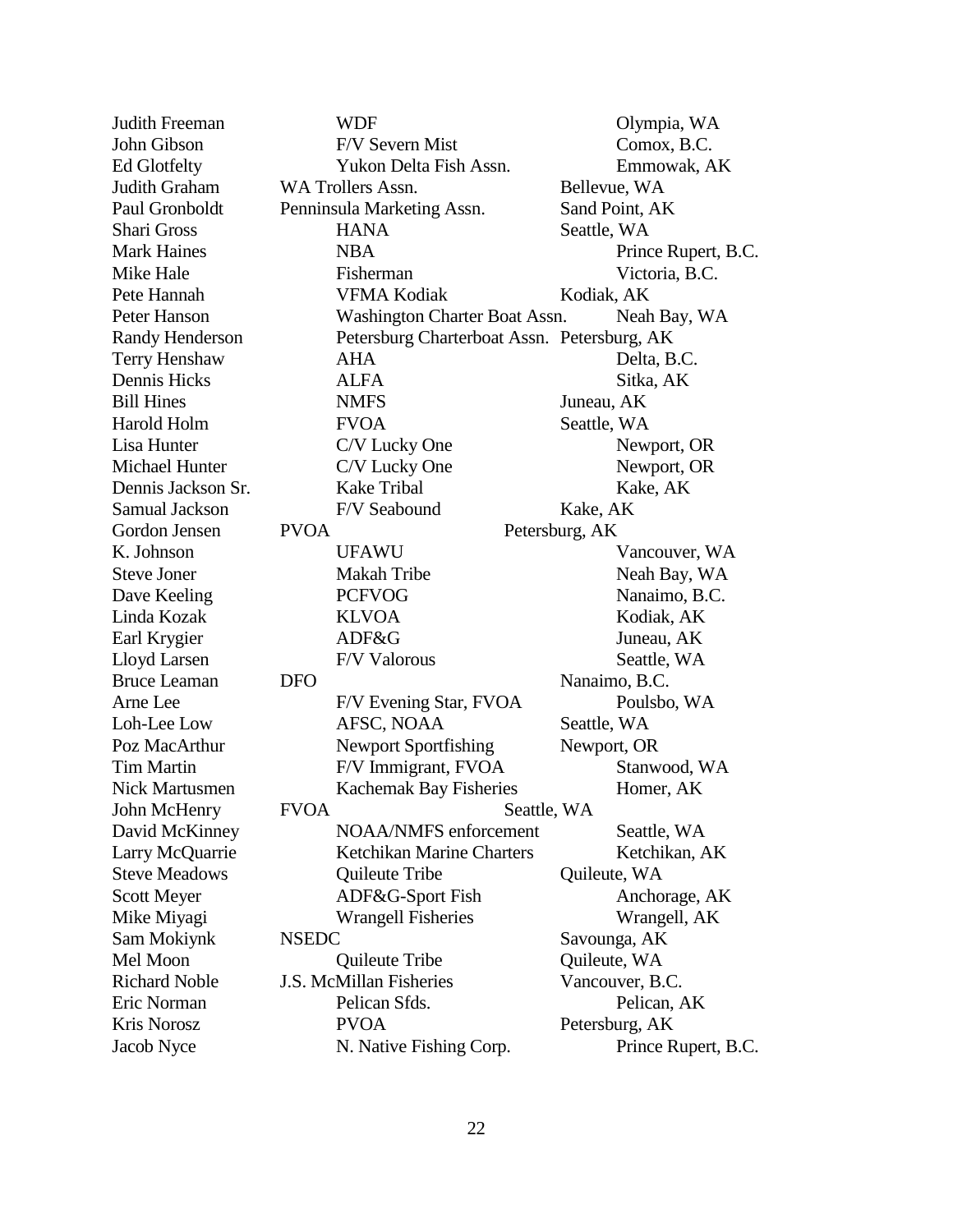| Joe Ockenfels                                 |               | Siggi-G Ocean Charters      |             | Garibaldi, OR        |
|-----------------------------------------------|---------------|-----------------------------|-------------|----------------------|
| Eric Olsen                                    |               | F/V Lorelei II, FVOA        |             | Seattle, WA          |
| <b>Bill Otway</b>                             |               | <b>DFO</b> - Recreational   |             | Vancouver, B.C.      |
| <b>Rodger Painter</b>                         |               | Sea Culture of Alaska       | Seattle, WA |                      |
| Chris Penn                                    |               | Quileute Tribe              |             | Quileute, WA         |
| Perfenia Pletnikoff                           |               | C.B.S. Fisherman's Assn.    |             | St. Paul Is., AK     |
| Jonathan Pollard                              |               | <b>NOAA General Counsel</b> |             | Juneau, AK           |
| Joyce Quintal-McGrath                         |               | <b>DFO</b>                  |             | Ottawa, ONT          |
| <b>Joe Rohleder</b>                           |               | Oregon Coast Charterboat    |             | Waldport, OR         |
| Dave Ronlund                                  | <b>PCFVOG</b> |                             |             | Port Alberni, B.C.   |
| Kevin Sather                                  |               | <b>FVOA</b>                 |             | Seattle, WA          |
| <b>Robert Schell</b>                          |               | <b>SPC</b>                  |             | Sitka, AK            |
| Rollie Schmitten                              |               | <b>NMFS</b>                 |             | Washington, D.C.     |
| Joe Scordino                                  |               | <b>NMFS</b>                 |             | Seattle, WA          |
| R. Secord                                     |               | <b>UFAWU</b>                |             | Vancouver, WA        |
| John Secord                                   |               | FVOA of B.C.                |             | Vancouver, B.C.      |
| <b>Ralph Shaw</b>                             |               | <b>SFAB</b>                 |             | Courtenay, B.C.      |
| Larry Six                                     |               | <b>PFMC</b>                 |             | Portland, OR         |
| Phil Smith                                    |               | NMFS/AK-RAM                 |             | Juneau, AK           |
| Robert Smith Jr.                              |               | F/V Thor, FVOA              |             | Seattle, WA          |
| Nancy South                                   |               | Dept. of Justice (Can.)     |             | Ottawa, ONT          |
| <b>Rick Steen</b>                             |               | <b>SFAB</b>                 |             | Vancouver, B.C.      |
| <b>Bob Steinbock</b>                          | <b>DFO</b>    |                             |             | Ottawa, ONT          |
| <b>Robert Stevens</b>                         |               | <b>USCG 13th District</b>   |             | Seattle, WA          |
| Fred Strom                                    |               | <b>PCFVOG</b>               |             | Vancouver, B.C.      |
| Michael Swan                                  |               | Homer Charter Assn.         | Homer, AK   |                      |
| Simeon Swetzof Jr.                            |               | <b>CBSFA</b>                |             | St. Paul Is., AK     |
| <b>Bruce Tullock</b>                          |               | Petersburg Fisheries        |             | Petersburg, AK       |
| <b>Bruce Turris</b>                           |               | <b>DFO</b>                  |             | Vancouver, B.C.      |
| <b>Robin Tuttle</b>                           |               | <b>NMFS</b>                 |             | Washington, D.C.     |
| John van Amerongen Alaska Fishermen's Journal |               |                             |             | Seattle, WA          |
| Carl Van Valkenberg Kodiak Longliners         |               |                             |             | Kodiak, AK           |
| Doug Vincent-Lang ADF&G                       |               |                             |             | Anchorage, AK        |
| Ken Vogele                                    |               | C/V Taku                    |             | Newport, OR          |
| John Vostinak                                 |               | <b>Newport Sportfishing</b> | Newport, OR |                      |
| Robert Ward                                   |               | Homer Charter Assn.         |             | Homer, AK            |
| <b>Bian Warmuth</b>                           |               | Ketchikan Trollers Comm.    |             | Ketchikan, AK        |
| <b>Frank Warrens</b>                          | <b>PFMC</b>   |                             |             | Portland, OR         |
| Stan Weikal                                   |               | F/V Hombre                  |             | Mt. Vernon, WA       |
| Eric Wickham                                  | <b>PBCFA</b>  |                             |             | Vancouver, B.C.      |
| John Wilks                                    |               | F/V Vivid                   |             | Qualicum Beach, B.C. |
| David Witherell                               |               | <b>NPFMC</b>                |             | Anchorage, AK        |
| <b>Richard Zacharof</b>                       |               | <b>Tribal Government</b>    |             | St. Paul, AK         |
| Jon Zuck                                      |               | <b>NSEDC</b>                |             | Anchorage, AK        |
|                                               |               |                             |             |                      |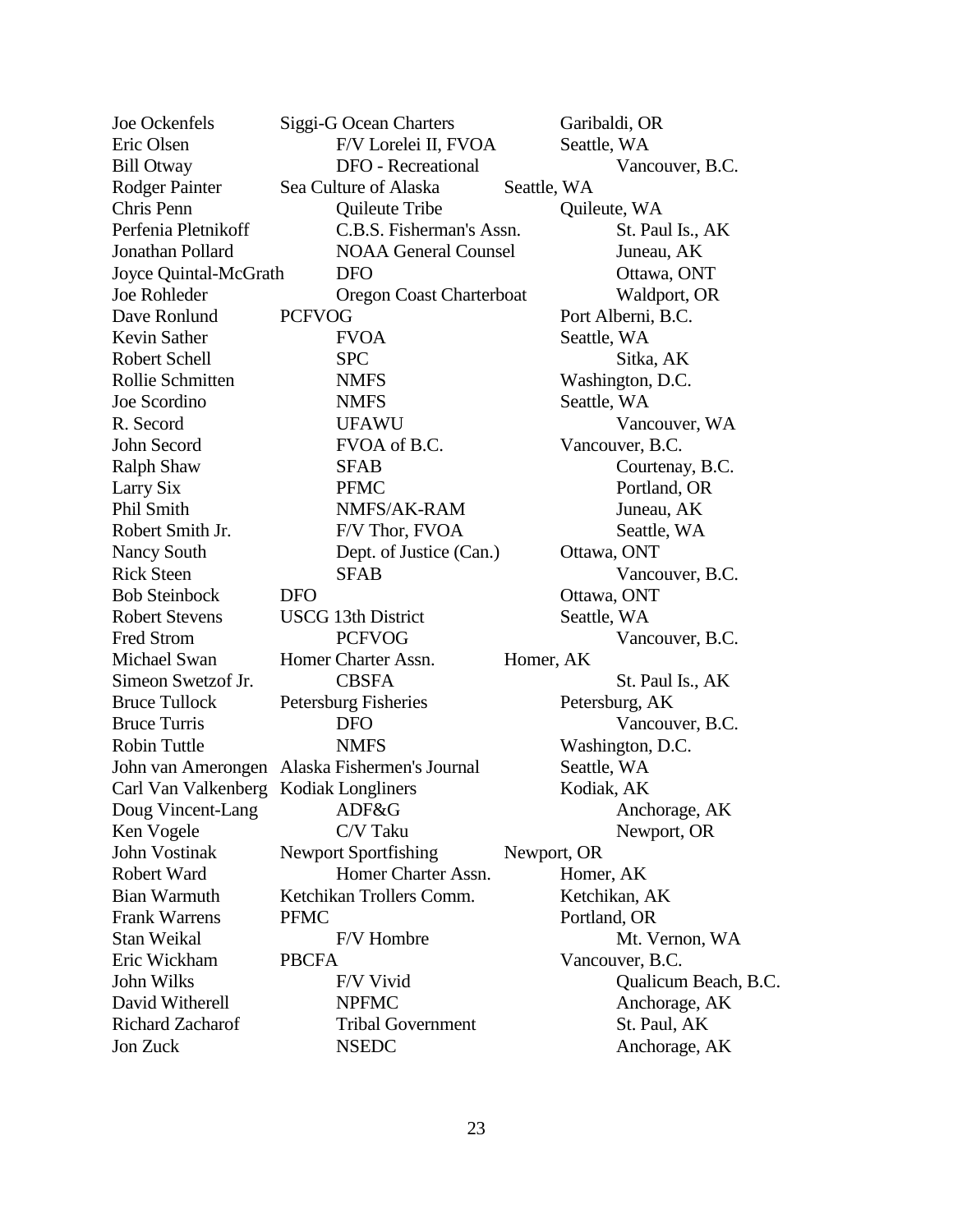### **MINUTES**

### CONFERENCE BOARD MEETING January 26, 1994 Bellevue, Washington

Robert Alverson, U.S. Chairman Gregg Best, Canadian Chairman

### **ORGANIZATIONS PRESENT**

### **CANADA**

Annieville Halibut Association Fishing Vessel Owners Association of BC Halibut Advisory Board Native Brotherhood of BC North Pacific Halibut Fisherman's Association Northern Native Fishing Corporation Pacific Coast Fishing Vessel Owners Guild Pacific Trollers Association Pacific Coast Blackcod Association Sport Fishing Advisory Board United Fishermen and Allied Workers Union

#### **UNITED STATES**

Alaska Trollers Association Alaska Draggers Association Alaska Federation of Sportfishing Services Alaska Longline Fishermens Association Atka Fishermen's Association Homer Charter Association Kachemak Bay Fisheries Association Kake Tribal Corporation Ketchikan Marine Charters Ketchikan Trollers Committee Kodiak Longliners Association Kodiak Longline Vessel Owners Association Metlakatla Indian Community North Pacific Fishing Association North Pacific Longline Association Norton Sound Economic Development Corp Oregon Coast Charter Boat Association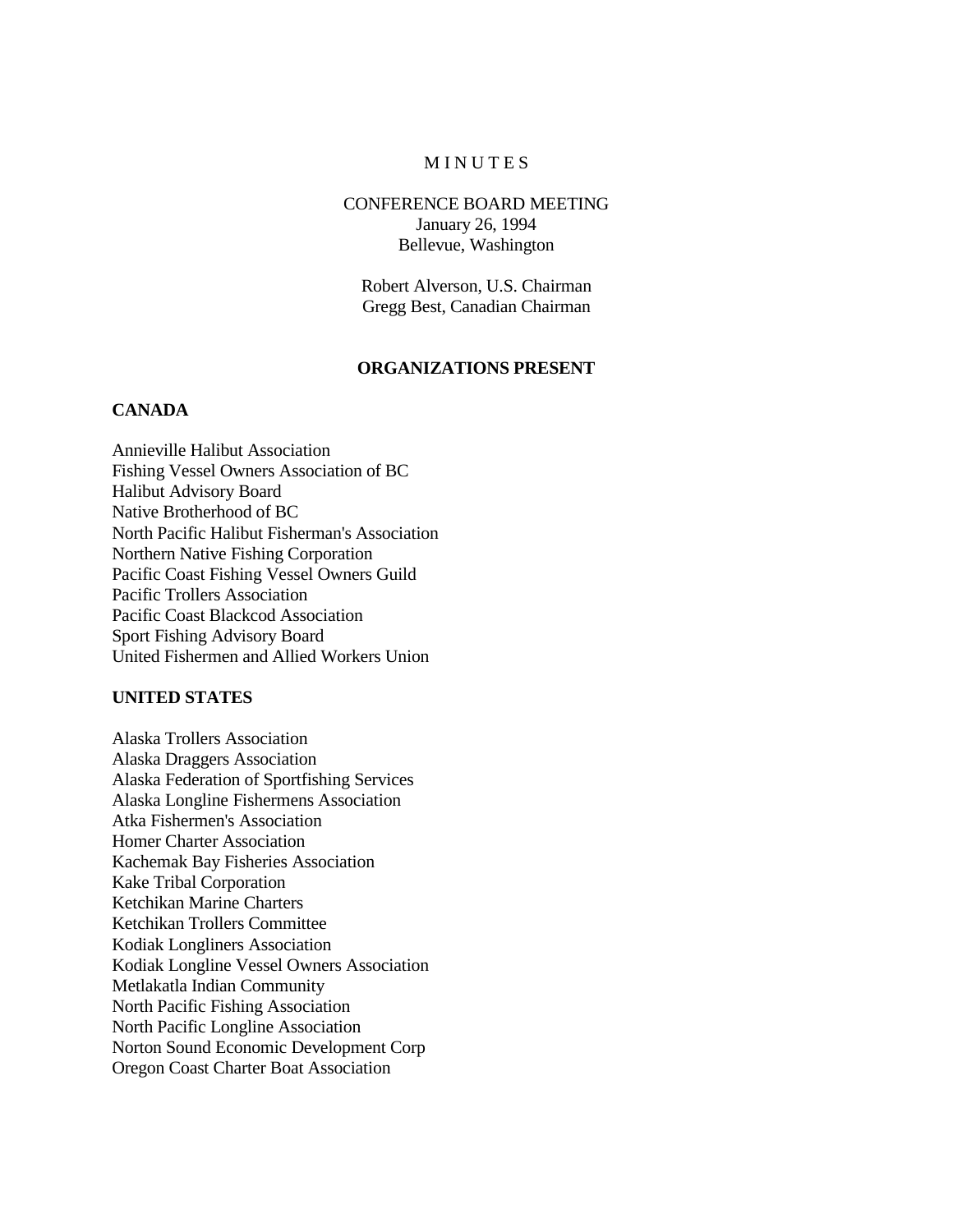Oregon Longliners Association Peninsula Marketing Association Petersburg Charter Boat Association Petersburg Vessel Owners Seafood Producers Coop Seattle Deep Sea Fishermens Union Seattle Fishing Vessel Owners Association Sitka Charter Boat Association Southeast Alaska Coalition St. George Fishermens Association St. Paul Fisherman's Association United Fishermen's Marketing Association Yukon Delta Fisheries Development Association Washington State Charter Boat Association Washington Trollers Association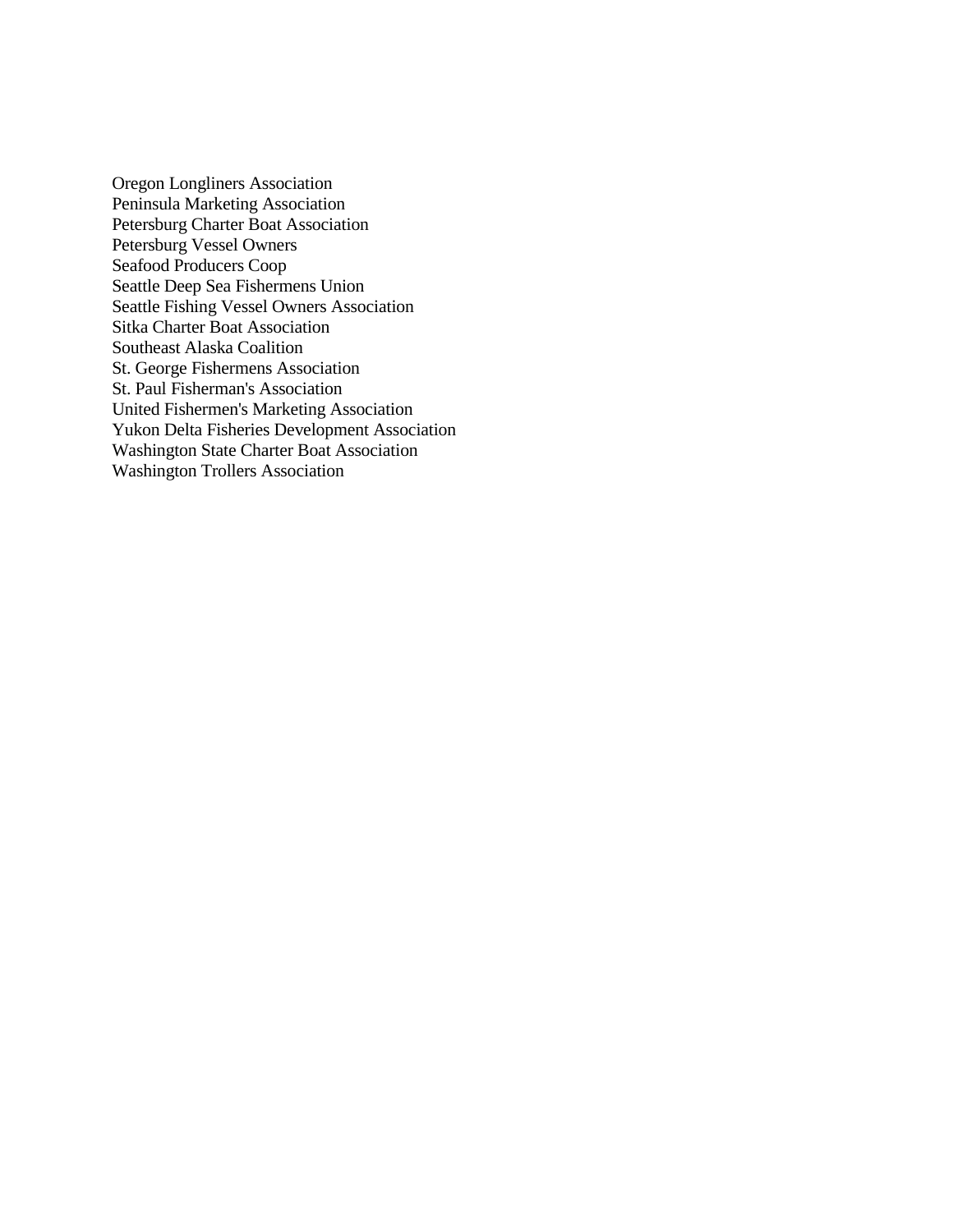### **REGULATORY AREAS**

#### Area 2A

The Conference Board entertained a motion to establish for the 1994 season Areas 2A-1 and 2A-2 as described in the IPHC Annual Report, without prejudice to where harvest would take place during the 1994 season. This action failed on a vote of 12 to 5.

- - - - - -

#### Minority Report

Oregon Longliners Association and Oregon Charter Boat Association

We disagree with the Conference Board's decision to not divide Area 2A into two distinct areas. The Conference Board's action maintains status quo. We believe this to be a mistake for these reasons:

- The IPHC staff maintains that the biomass in Area 2A-1 comprises roughly 30% of the stock in all Area 2A.
- Habitat assessment, trawl survey results, and habitat/CPUE computations all show the same proportion of distribution.
- Harvest practice in Area 2A flips this distribution.
- Area 2A-1 takes approximately 70%.
- The remainder of Area 2A takes the remaining 30%.
- The result is serious over-harvest in Area 2A-1, resulting in under-harvest in the remainder of Area 2A.
- Unless some method of redistribution of harvest is enacted over-harvest in Area 2A-1 will continue.
- This is not good for the resource nor ultimately, the users.
- It is particularly unfair to the users outside of Area 2A-1.

The IPHC has many incidents of precedence for dividing areas. It is our contention that dividing Area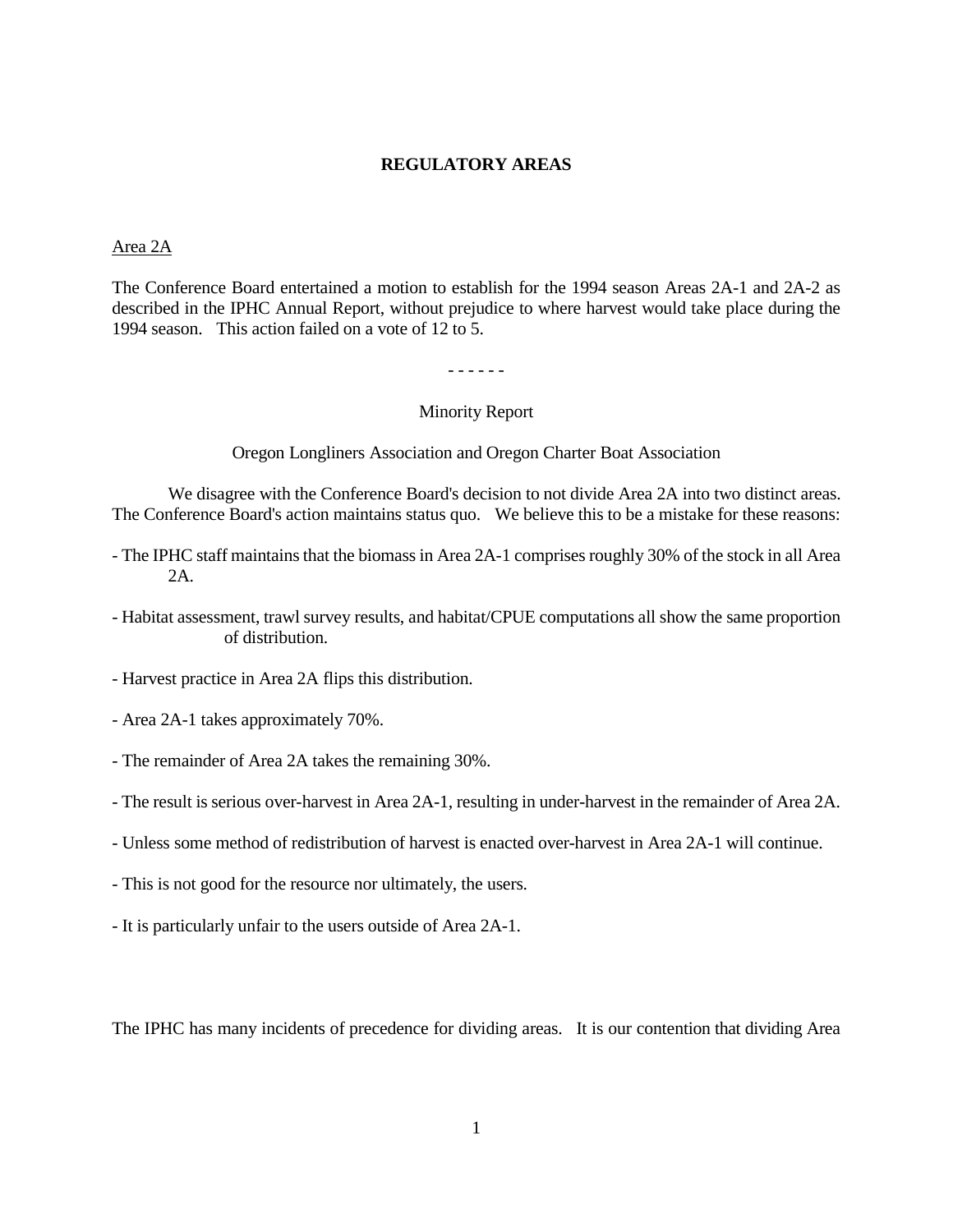2A into two separate areas is necessary to correct the inequality of harvest distribution. It is our feeling that current "politics" want the status quo while science dictates change. The resource requires science to be the control. We, therefore, request that the Commission make the necessary subdivision of Area 2A.

Area 2B

No proposed changes.

Area 2C

No proposed changes.

Areas 3A and 3B

No proposed changes.

Area 4A

No proposed changes.

Area 4B

No proposed changes.

Area 4C

No proposed changes.

Area 4D

The Conference Board unanimously recommended continuation through the 1994 season of the experimental area 4D-N.

Area 4E

No proposed changes.

# **QUOTAS**

## Area 2A

The Conference Board recommended a 600,000 pound quota. This quota represents the same harvest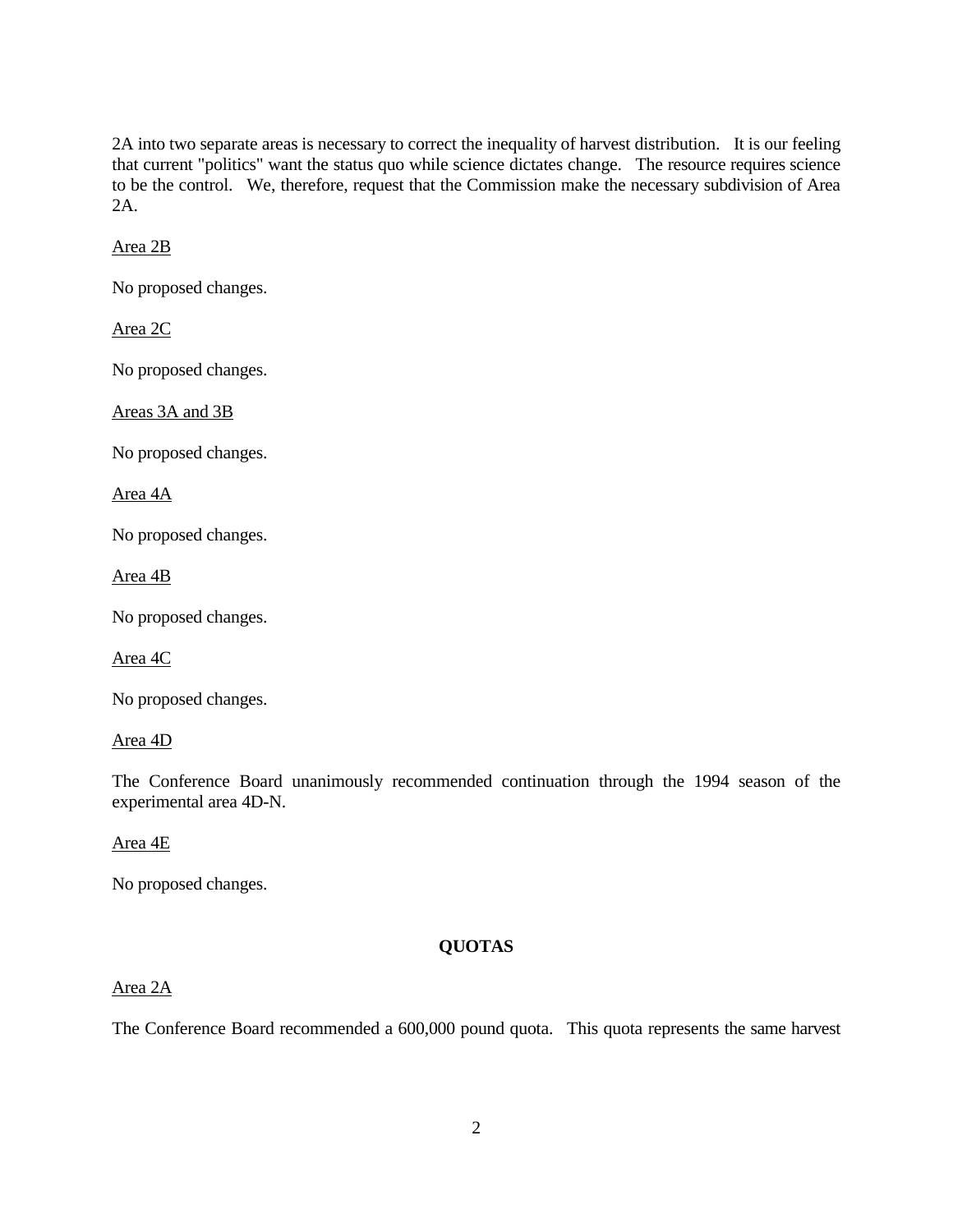proposed as in 1993. It also reflects a harvest level less than the standard assessment projection on page 44 of the IPHC Bluebook. The Conference Board believes that discounting the CPUE information from 1993 and 1992 as reflected in table 2 of the same Bluebook on page 45 is inappropriate. The short intense seasons began some time before the 1992 season and all CPUE information since 1991 indicates an increasing trend. The Conference Board believes this information on CPUE reflects the best current scientific information to date and should not be discounted. Therefore, averaging table 2 with table 1 to obtain the staff recommendation of a 490,000 pound quota is inappropriate, as table 2 fails to include the best known information on CPUE from 1993 and 1992.  $\cdot$  There were two objections to the Conference Board decision, those 2 opposing support a 500,000 pound quota.

### Area 2B

The Conference Board unanimously recommended a quota of 10.5 million pounds. This figure is less than the quota proposed under the standard assessment with a 30% harvest rate. The Canadian Conference Board is very concerned with inflated numbers for sport catch, personal use, and waste that do not accurately depict these removals for Area 2B. DFO for two years has given to IPHC sport catches of less than 300,000 pounds whereas the Commission has used 750,000 pounds. Likewise, 300,000 pounds was set aside for personal use, whereas landings are only documented for 17,000 pounds. The waste figure of 340,000 pounds assumes that juvenile halibut mortality in the IVQ fishery in BC is similar to mortality in the p-cod fishery in Alaska. The Conference Board believes it is inappropriate to assume that the IVQ program has the same mortality level of released halibut as that in the Alaska olympic-style fishery.

### Area 2C

The Conference Board unanimously recommended a quota of 11 million pounds. This is one million pounds less than the staff proposal. There was concern about reduction of recruits in this area and an overall decline in the halibut biomass in the Gulf of Alaska.

### Area 3A and 3B

The staff proposals of 4 million pounds in Area 3B and 26 million pounds in Area 3A were recommended on a vote of 19 in favor and two in opposition. The two in opposition were concerned about the declining overall biomass as well as declining recruitment in the Gulf of Alaska.

### Area 4A

The Conference Board unanimously recommended the staff regulations of 1.8 million pounds.

### Area 4B

The Conference Board unanimously recommended the staff regulations of 2.1 million pounds.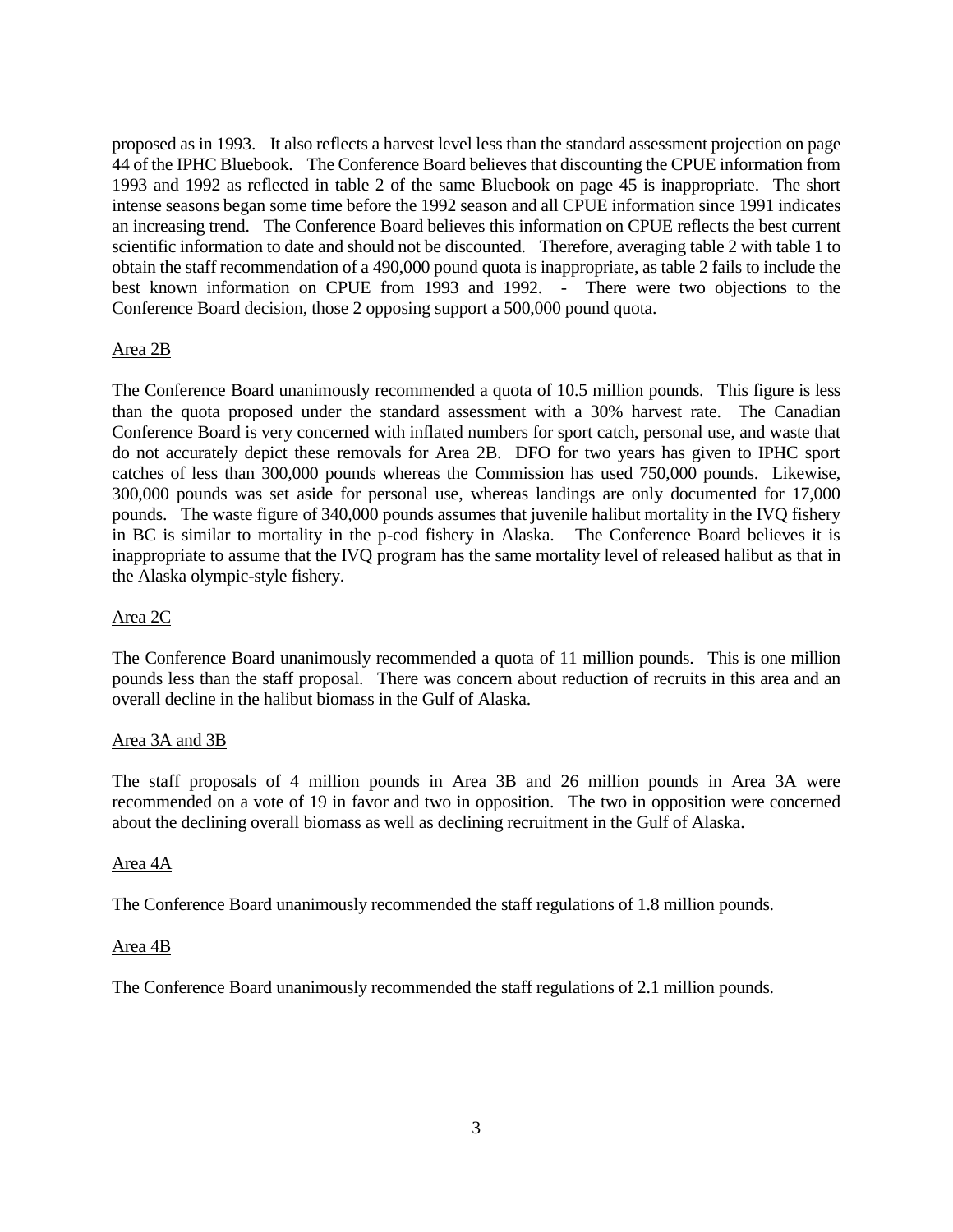### Area 4C

The Conference Board recommended 800,000 pounds. The Conference Board's recommendation is a 100,000 pounds greater than the staff recommendations and equal to the 1993 catch limit. The members of the Conference Board that fish in Area 4C and 4D have experienced exceptionally good CPUE in 1993 as well as in 1992 and the Conference Board does not believe a reduction is necessary. It appeared to the Conference Board that there was a general 8% to 10% proposed reduction by the staff in all subareas of Area 4. The Conference Board members concur with the staff in the Aleutian Island area of Area 4A and 4B of reduced stock strength. However, in the northern areas, which is an entirely different habitat range than the Aleutian Island area where staff reductions were agreed to by the Conference Board, the abundance of halibut has not demonstrated any decline in CPUE in Area 4C.

### Area 4D

The Conference Board recommended a harvest level of one million pounds in Area 4D. The Conference Board recommendation is based on the last several year's participation of a fleet that has been approximately 40 vessels fishing in this area. The CPUE in this area has been extremely good for the 40 vessels, and all vessels in 1993 had substantial landings in the August 11th opening. This area is an extremely large area going from Area 4C to the international dateline. Most of these grounds are not covered by the National Marine Fisheries Service trawl survey, and the only information being generated for the Halibut Commission is that produced by the commercial halibut fleet. Observer data from the National Marine Fisheries Service has indicated a reasonable amount of halibut when the freezer longliner fleet fishes in deeper waters in this area when targeting on Pacific cod. Based on the personal experience of those that have been fishing in Area 4D, the Conference Board has recommended a harvest level of one million pounds.

### Area 4D-N

The Conference Board recommended that a quota be established of 35,000 pounds in the experimental area of 4D-N. (See opening seasons for underages of quota). This is not in addition to the above-recommended quota.

### Area 4E

The Conference Board recommended unanimously a harvest level of 120,000 pounds.

### **SEASONS**

### Area 2A - Commercial

The Conference Board recommended unanimously that the seasons in Area 2A begin July 6 with appropriate trip limits and 10-hour openings followed by clean-up openings of July 19, August 3, and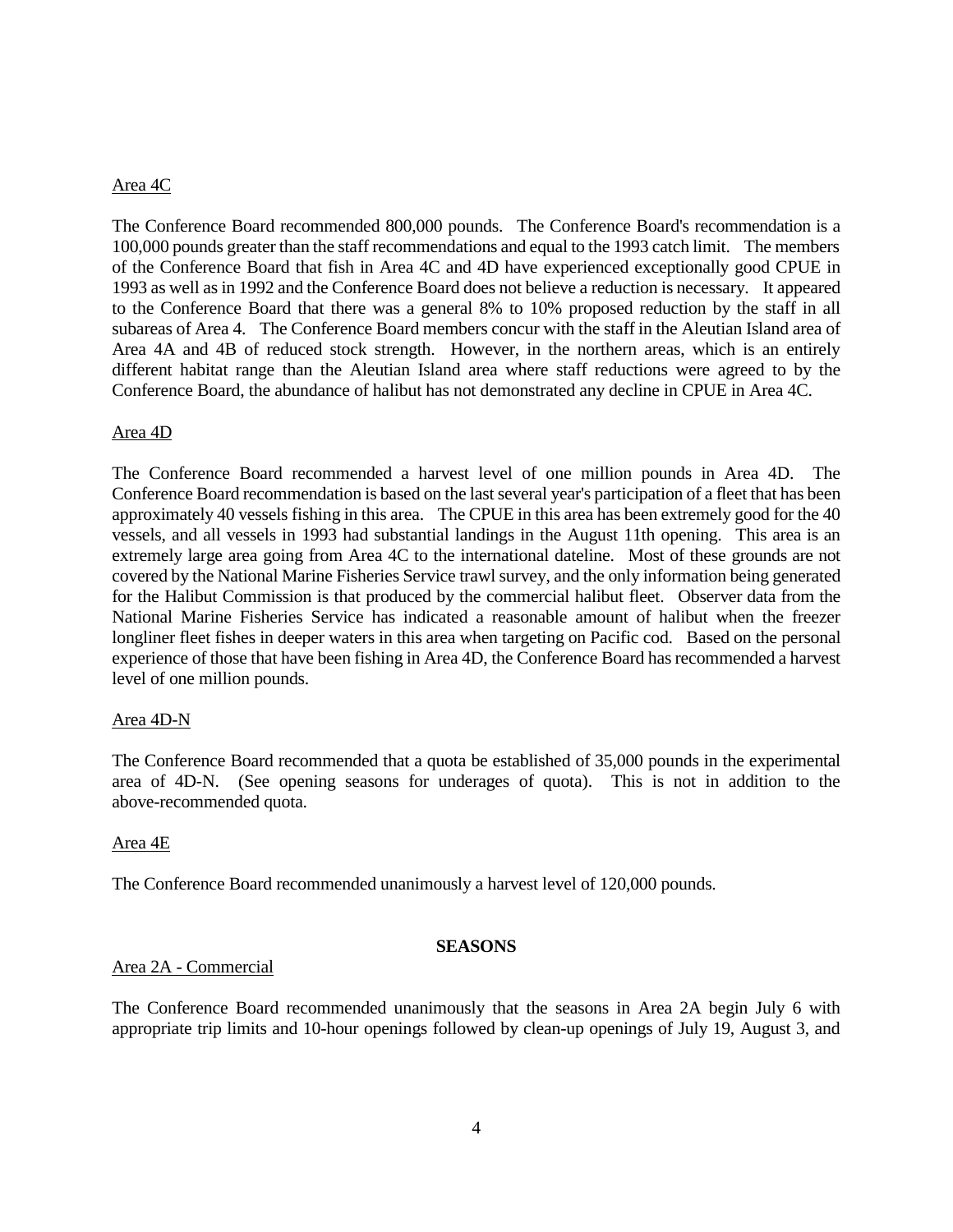August 16.

### Area 2A - Sport

Please see attached Pacific Fishery Management Council action with regards to opening dates for Area 2A - Sport.

## Area 2B

The Conference Board recommended opening dates of February 15 and a closing date of November 15 for the 1994 season. The Canadian section favored the opening date on a vote of 5 to 2 and the U.S. section had no objection provided the IPHC staff did not identify a biological concern. There was no objection within the Canadian section to the closing date of November 15. The rationale for this changed opening and closing date is to provide additional market opportunity for the Canadian landings during 1994. Ninety percent of the Canadian vessels participate in other fisheries and it is difficult to time landings between salmon openings, herring openings, and the U.S. pulse fishery for halibut. The Canadians assume this is a one-year opportunity and will have to be re-addressed for the 1995 season when the IFQ program in Alaska is implemented. It is estimated that potentially 25% of the Canadian fleet will participate on the opening date. Several of the U.S. section indicated that this is exactly why they have supported IFQs to provide such market opportunities and had no objection.

### Areas 3A, 3B and 2C

The Conference Board recommendation is for a May 1 opening date. This recommendation is by no means a consensus action of the Conference Board as the vote was 15 in favor with 14 against, and 3 abstentions. The Conference Board supports a second opening of Monday, September 12 and a third clean-up opening of September 29. There were no objections to the September 12 opening, and there was only one objection to the September 29 opening, which reflected a concern for the Chatham Strait black cod opening. In attempting to explain the vote to the commissioners, the following should be taken into consideration:

Those in favor of a May 1 opening made the following arguments:

- (1)Black cod fishermen operating in the Gulf of Alaska have exceeded their gulf-wide halibut cap the last two years. This cap applies gulf-wide and closes all longline fisheries which take halibut incidentally to their operations. A May 1 opening will provide some relief as a portion of the harvestable biomass will be harvested before the May 18 black cod season, hence, reducing their bycatch rate.
- (2)In 1991, when the halibut fishery occurred before the sablefish season, the sablefish fishery was able to be prosecuted without exceeding the halibut catch.

(3)Reduction of bycatch is the responsibility of everyone, including the longline fleet, which exceeded its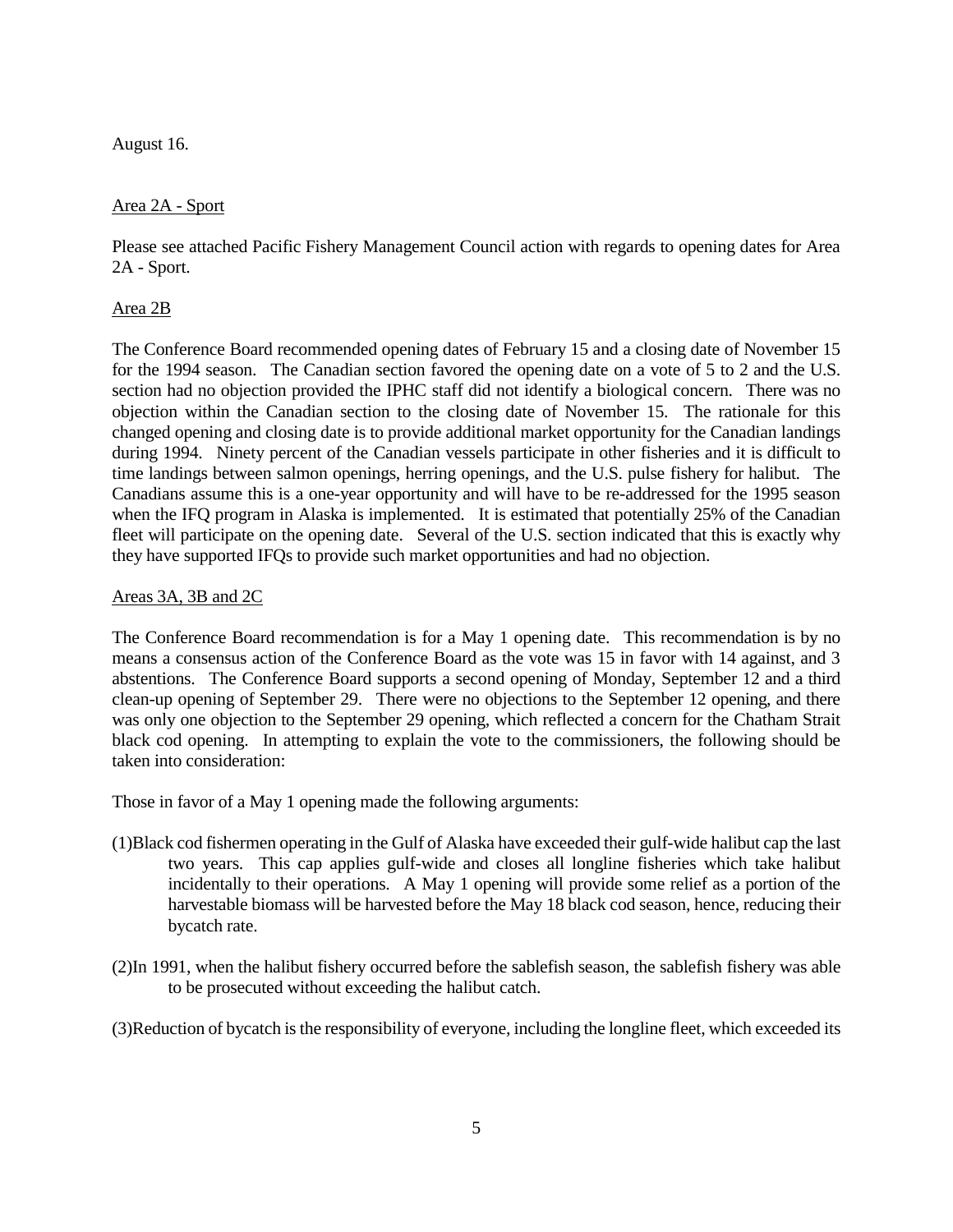cap in 1993.

- (4)The Commission routinely accommodates salmon and herring fishermen with opening dates, as well as processor concerns. Bycatch needs must be accommodated. A strong signal needs to be sent that reduction of bycatch is a priority.
- (5)The 1994 sablefish TAC is up 22% from the 1993 TAC. It will be even more difficult this year to fully prosecute the sablefish fishery without the halibut PSC cap, shutting all longlining down.
- (6)Southeast Alaska fishermen have not been shut down, due to the longline cap being reached, because of the shortness of their openings. However, Kodiak and areas westward are affected by premature closure when the cap is reached.
- (7)In order to provide time for boats to run to alternative markets, between the opening of halibut and the opening of the May 18 black cod fishery, May 1 was selected as opposed to May 2. This would allow some boats in the eastern gulf to run to southeast Alaska, Canada, or Washington.
- (8)Bycatch reduction should be realized before the May 18 blackcod opener.
- (9)Recovery time for grounds for May 15 sport start-up. The sports interest opposed a June opening and any season after May 1. The sports industry's bookings and fares begin in mid-May and they are concerned about grounds recovery following a commercial halibut opening.
- (10)Need for spring sport fishery for halibut is very important as the only other species available is king salmon.
- (11)Last two years the charter industry has only had one king opening (bar limit reduction from U.S./Canada Treaty) - An unrestricted sport season is important as grounds recovery takes up to two weeks following a commercial opening. A May 1 commercial opening will have the least impact on the charter industry.
- (12)Allows time for turn-around for May 18 black cod opener for commercials.
- (13)Tides are favorable.
- (14)Many of the charter boat industry also fish halibut openers. A June opener would force choosing one opening only.
- (15)This is the last year before IFQs. If weather is good, there could be a lot of gear. A June opening would mean longer recovery time, further reducing fishing opportunity for the charter industry.
- (16)IPHC staff has indicated that the June opening would likely result in trip limits being established in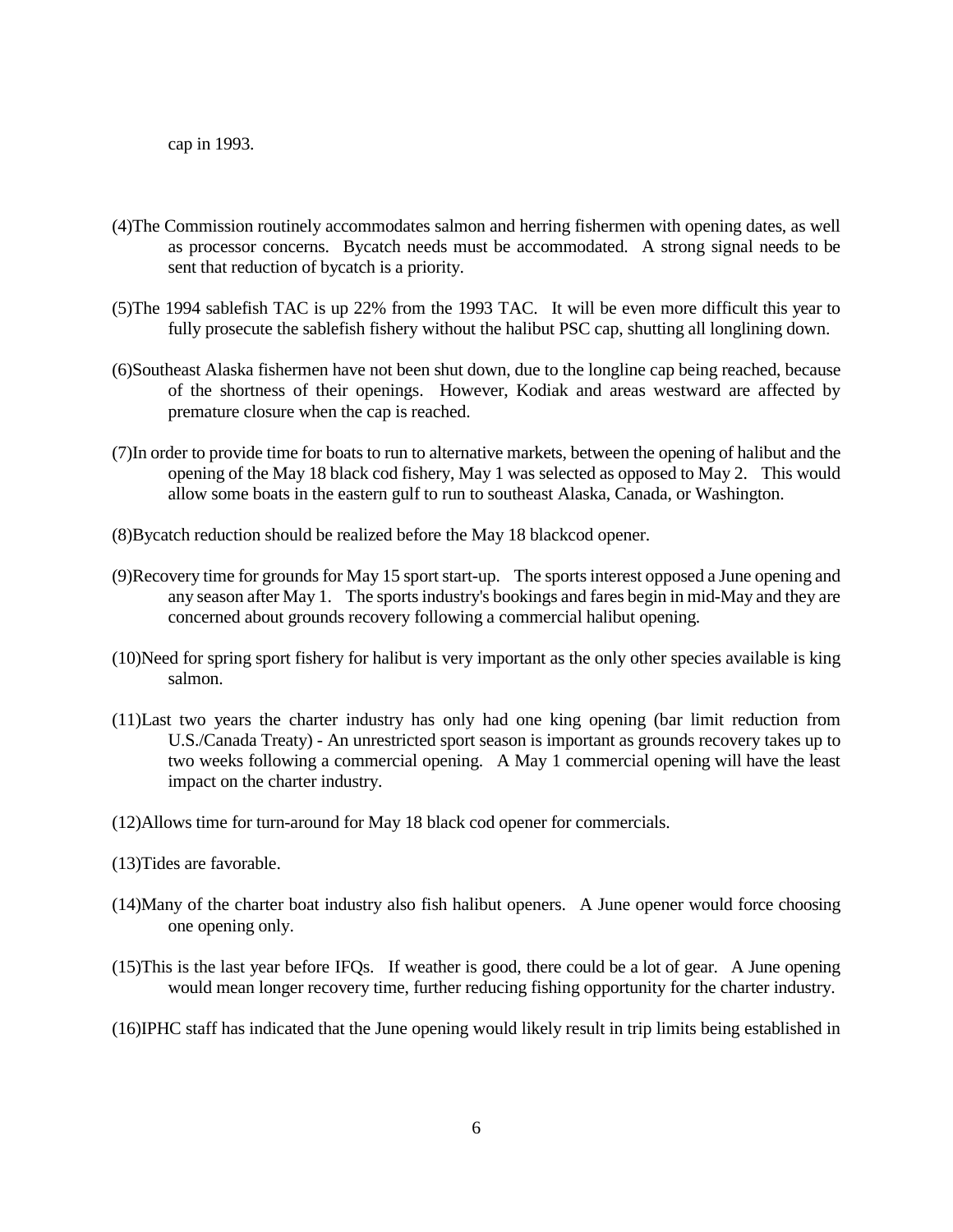the initial Area 3B opening where a 4 million pound harvest level has been recommended. The staff has indicated that a May 1 opening would likely not result in a trip limit opening in Area 3B.

Those in opposition made the following arguments:

(1)The opening date of May 1 falls on a Sunday, which is a problem for the Russian orthodox fleet in the Homer area. In fact, the whole first week of May is a religious week - celebration of Easter. A May 2 opening may accommodate part of this problem, however, this group supported an early June opening.

(2)There was concern over the herring opening that may interfere with some people's operation. (3)Those in opposition significantly represented smaller vessel operations that felt there would be better opportunity for them with an early June opening.

- - - - - -

(4)

Minority Comments

#### Southeast Fishermen's Coalition

The unprecedented block vote by charter boat groups determined this year's Conference Board recommendation for the spring opening.

At issue was whether to fish in early May or early June. (show of hands for April indicated little interest).

The commercial vote (minus charter boats) rejected the May opening and by doing so, supported, for reasons of safety/availability/minimal conflicts a spring opening in the 1st part of June. (A compromise date of June 6 was offered by two of the minority to help with conflicts with black cod fishery).

The minority felt the touted "bycatch benefits" of the majority were largely symbolic and not worth the compromise to small boats.

Exception must be expressed regarding the block vote by the charter groups. As fishermen we are satisfied to respect the majority wishes of those similarly situated; similarly burdened by all the factors inherent in prosecuting an Olympic style longline fishery. Charter boat operators are not subject to all the same factors that effect or threaten life to economic viability in the commercial industry. To have effected this vote for perhaps the single day to fish unrestricted in 1994 was selfish, perhaps scurrilous. The greater implications for this date could not have been a meaningful part of the dialogue that led to their block vote.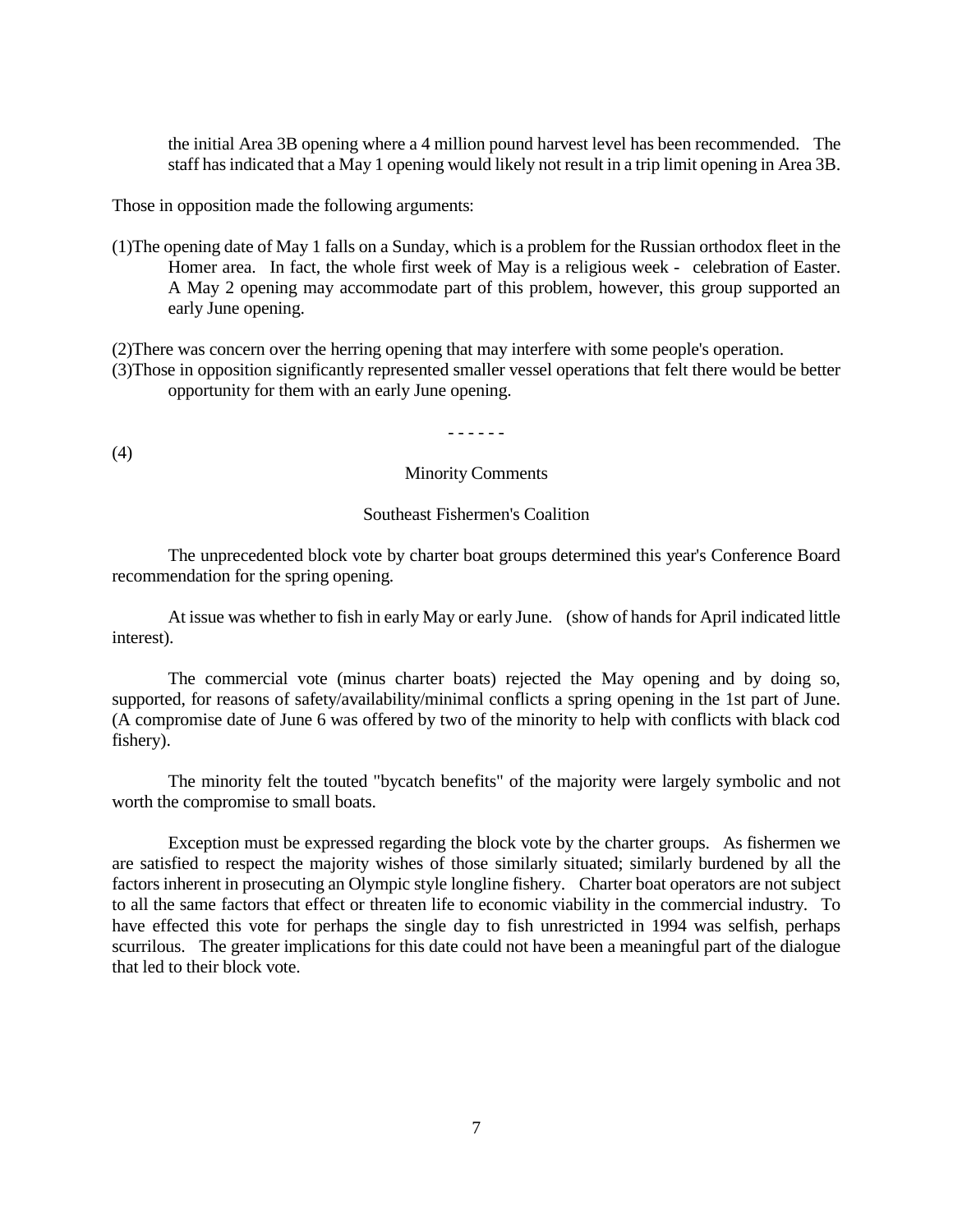- - - - - -

#### Minority Comments

#### North Pacific Fisherman's Association

North Pacific Fisherman's Association voted against the May 1, 1994 halibut opening date for the following reasons:

Timing conflicts with herring openings in Cook Inlet, Kodiak and Togiak.

Small vessels have a more difficult time fishing earlier in the year because halibut are out deeper and farther from shore at a time when weather is usually more inclement. This precludes certain vessels from the fishery.

We appreciate the bycatch problem with the sablefish fishery but feel the burden of that problem should not rest on the shoulders of small boat fishermen.

We supported an early June opening to allow equal access to the resource, especially this being the last year before IFQ implementation.

We are opposed to sport fishing groups determining the commercial opening date as was done with this vote.

- - - - - -

(6)

#### Minority Comments

### Kake Tribal Corporation

The Conference Board has voted 16 to 15 to set May 1 and 2 as the first halibut opening.

The people of Kake are upset that this decision was made due to votes of charter boats.

We favor the June opening because much of the Kake halibut fleet is comprised of small boats, some 70%. These small boats find it almost impossible to fish the 60 to 80 fathoms in early May. The June fishery is a 5 to 25 fathom fishery.

A further problem is that for many of the smaller boats, this will be their last season and the last chance to amortize their investment.

We find it difficult to understand why our fishing time should be set by votes from areas little

(5)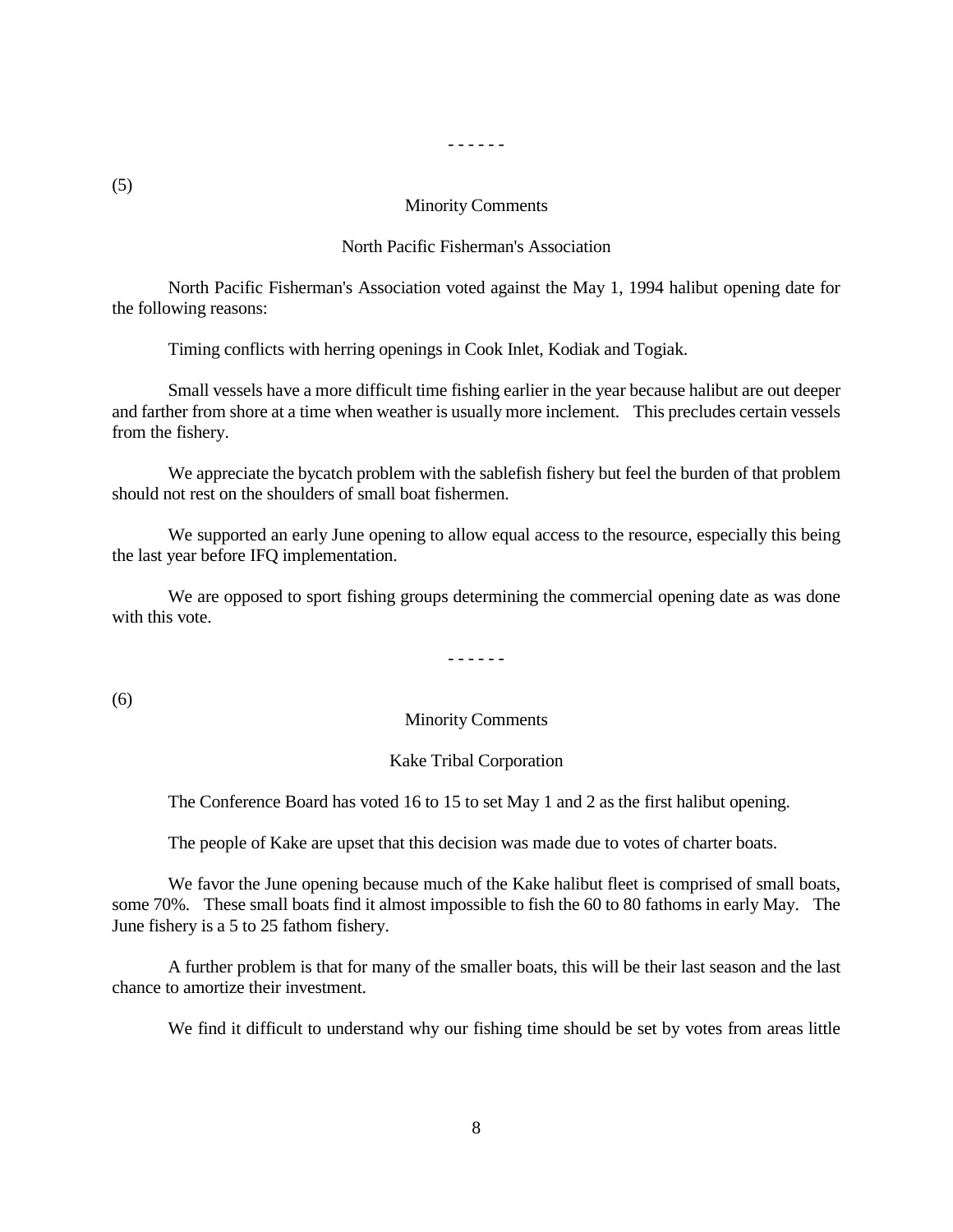concerned by our problems.

## Areas 4A, 4B, and 4D

The Conference Board recommendation to the commissioners is for an August 15 opening with a clean-up fishery on August 30. In the event that the commissioners believe that trip limits will be required in the initial opening for these areas, the Conference Board requests that the opening date be August 1 followed by clean-up fisheries for August 15 and August 30. This should not be interpreted as a general endorsement for trip limits. Any quota remaining from Area 4D-N after August 14 should be included in any Area 4D opening on August 15. This was unanimously approved.

- - - - - -

### Area 4B

With respect to the Atka allocation of 15% of the Area 4B quota, the Conference Board recommended a June 15 opening with one day on and one day off and 12-hour openings. This would also include 10,000 pound trip limits as voted on by the North Pacific Fishery Management Council. This regulation would be in place for the 1994 season only. Clearing procedures would be the same as in 1993. This was approved unanimously.

### Area 4C

The Conference Board recommended an opening date of June 13 with one day on and one day off openings and a 10,000 pound trip limit as was approved in 1993. In addition, the clearance procedures as clarified by National Marine Fisheries Service for 1994 would be followed. This was unanimously approved.

### Area 4D-N

Opening date of July 1 to August 14 with one day on and one day off with any remaining quota reverting to the main opening on August 15 in Area 4D. The trip limits would be the same as last year. This was approved unanimously.

### Area 4E

The Conference Board recommended a May 2 opening and a closing date of September 28. The seasons would be scheduled the same as 1993 with 2 days on 1 day off and a 6000 pound trip limit. The clearing procedures would be the same as in 1993. This was unanimously approved.

### MISCELLANEOUS REGULATORY PROPOSALS

### Industry Proposals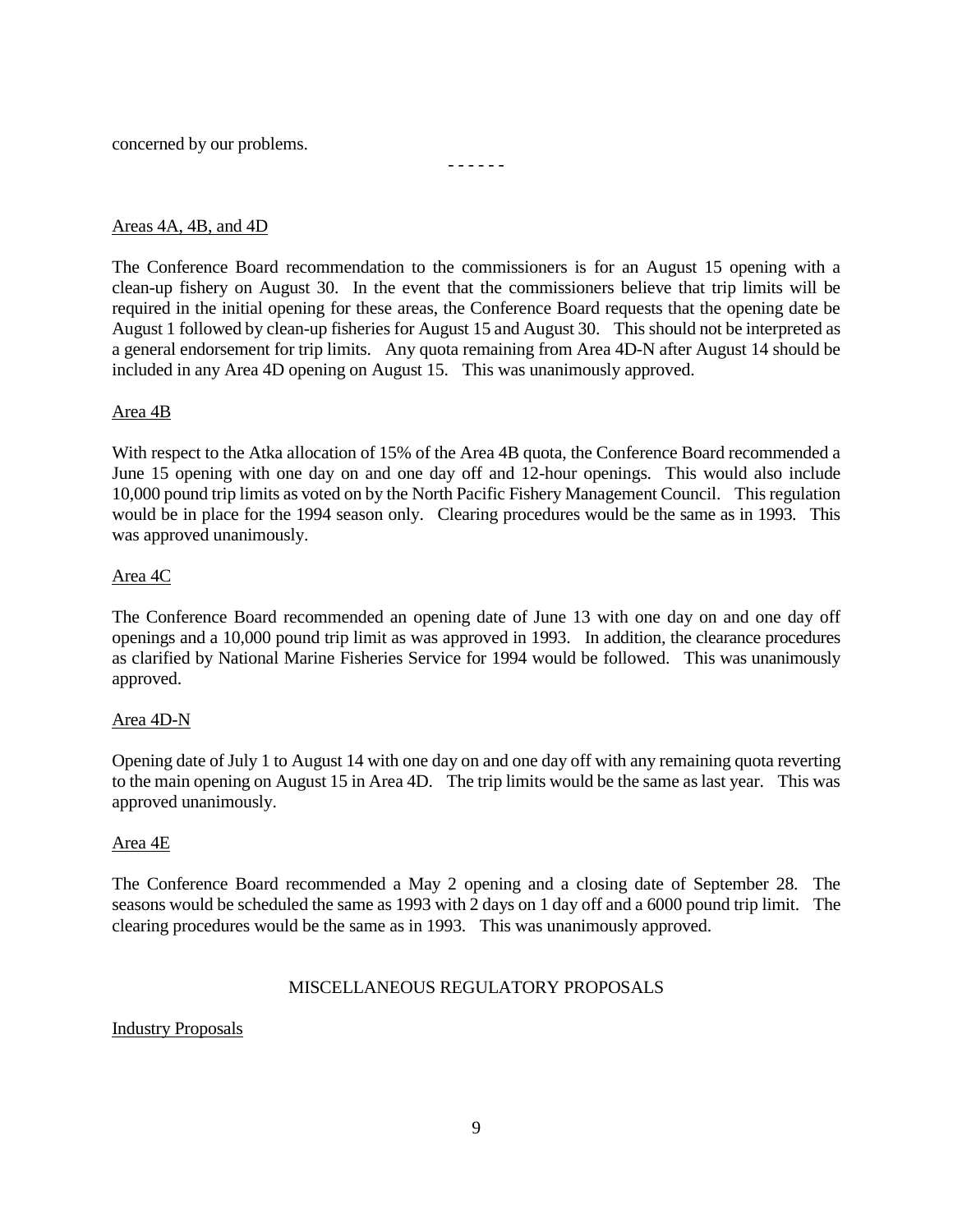Clarification and/or Possible Revision of Halibut Sport Fishing Regulations for the State of Alaska

- Definition of "fishing day" for daily bag limit for vessels in the sport fishery.
- 2 different proposals
- Located in "Miscellaneous Regulatory Proposals", page 2

The problem that has been identified by the Homer Charter Association is when a charter goes out in the evening they can harvest a bag limit and by staying out after midnight can obtain a second bag limit. The vessel then can take another fare upon returning and has the potential of tripling its harvest. The Conference Board recommended the adoption of the Homer Charter Boat Organization's regulation which would define a day's fishing from the time the vessel left port with up to 24 hours to return. The intent is to ensure only one bag limit for a 24 hour period. The Conference Board recognizes that this may have enforcement problems, but believes that if the issue is not addressed in this manner the implications of this type of abuse could further shorten the seasons off Washington, Oregon, and potentially require smaller bag limits in Alaska. This was unanimously approved.

IPHC Staff Proposals

Offloading of Halibut

- Define offloading of halibut to include all fish, Section 11 of IPHC Regulations.
- Located in "Miscellaneous Regulatory Proposals", pages 3-4

Definition of Purchase/Possession of Halibut

- Improve definition of halibut retention regulations, Section 16

- Located in "Miscellaneous Regulatory Proposals", pages 3-4

The Conference Board unanimously adopted the following regarding the offloading of trip limits to a buyer/processor.

### 11. Fishing Period Limits

- (4)The operator of any vessel that fishes for halibut during a fishing period when fishing period limits are in effect must, upon commencing an offload of halibut to a commercial fish processor, completely offload all halibut on board said vessel to that processor and ensure that all halibut is weighed and reported on State fish tickets or Federal catch reports.
- (5)The operator of any vessel that fishes for halibut during a fishing period when fishing period limits are in effect must, upon commencing an offload of halibut other than to a commercial fish processor, completely offload all halibut on board said vessel and ensure that all halibut on board are weighed and reported on State fish tickets or federal catch reports.
	- 16. Receipt and Possession of Halibut
- (3)A commercial fish processor who purchases halibut directly from the owner or operator of a vessel that was engaged in fishing for halibut during a fishing period when fishing period limits were in effect must accept and weigh all halibut on board said vessel at the time offloading commences,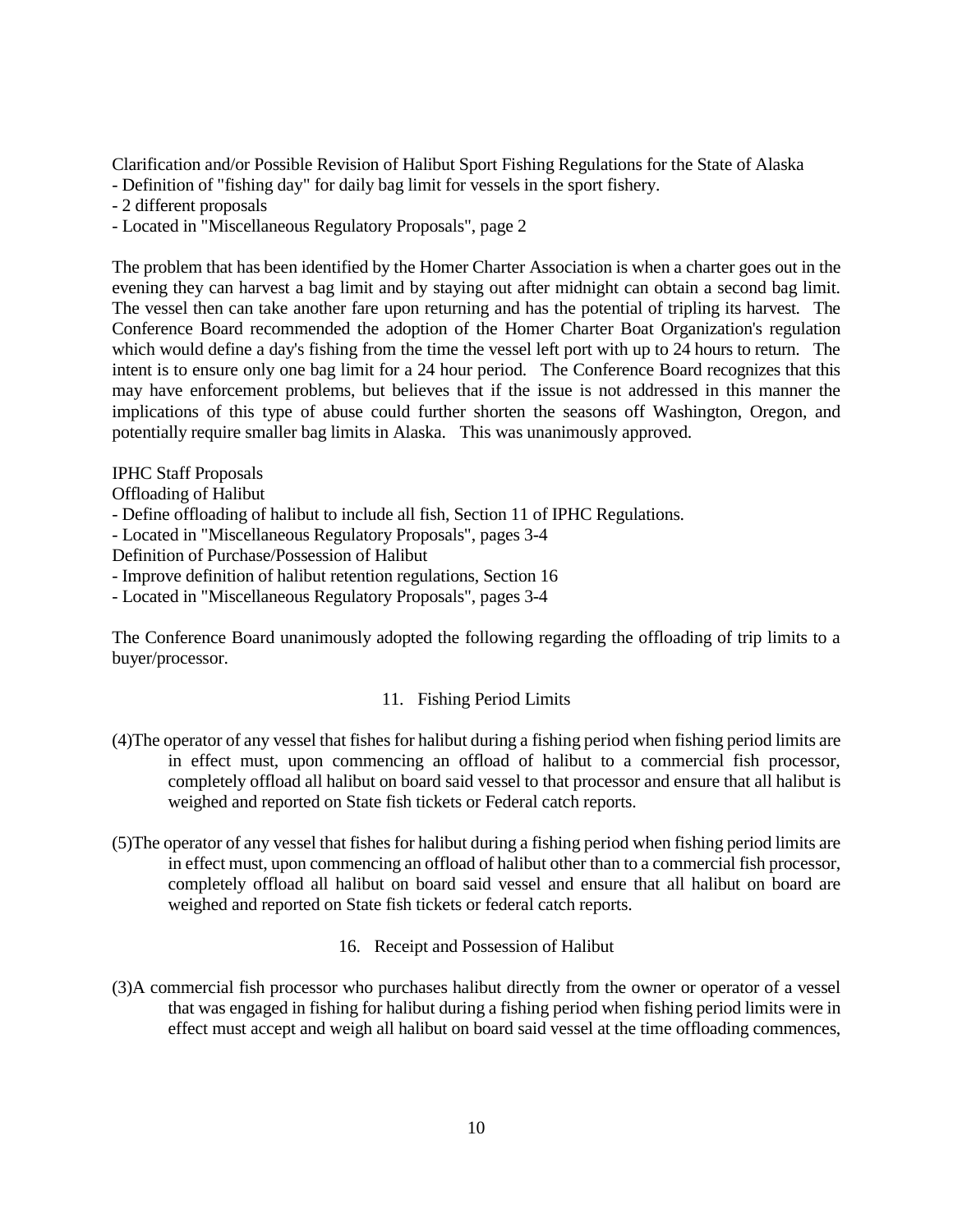report on State fish tickets or Federal catch reports the weight of halibut offloaded, and prior to purchasing that halibut, report to the National Marine Fisheries Service poundage in excess of a fishing period limit.

Retention of Tagged Halibut

- Clarify definition of retention of juvenile tagged halibut

- Located in "Miscellaneous Regulatory Proposals", pages 3-4

The Conference Board unanimously approved the staff recommendation.

Division of Area 2A

See under AREAS - Area 2A. Conference Board Recommendations and Minority Report.

IFQ underage/overage plan for 1995 for U.S. fishery

The Conference Board recommended that the carry over of quota overages and underages as used in the Canadian IVQ program be forwarded to the North Pacific Fishery Management Council's IFQ Implementation Committee for further consideration as any changes would require Council and Commerce Department amendments.

Accounting for IFQ Catches

The Conference Board wishes to confirm that all fish caught commercially using IFQs be accounted for and that personal use fish would be included in any IFQ trip.

Fishing Seasons and Dates Under IFQs

The U.S. section of the Conference Board had no dates to present to the Commission, but generally felt that their openings and closures should coincide with whatever Canada has for the 1995 season. In the event that the U.S. IFQ program does not commence on March 1, the Canadians would not be obligated to start later.

NMFS Enforcement Proposals Area 4 Vessel Clearance Regulations - Clarification of Area 4 vessel clearance procedures

- Located in "Miscellaneous Regulatory Proposals", page 5-6

The Conference Board unanimously endorsed this clarification.

## CANADIAN CONFERENCE BOARD RECOMMENDATIONS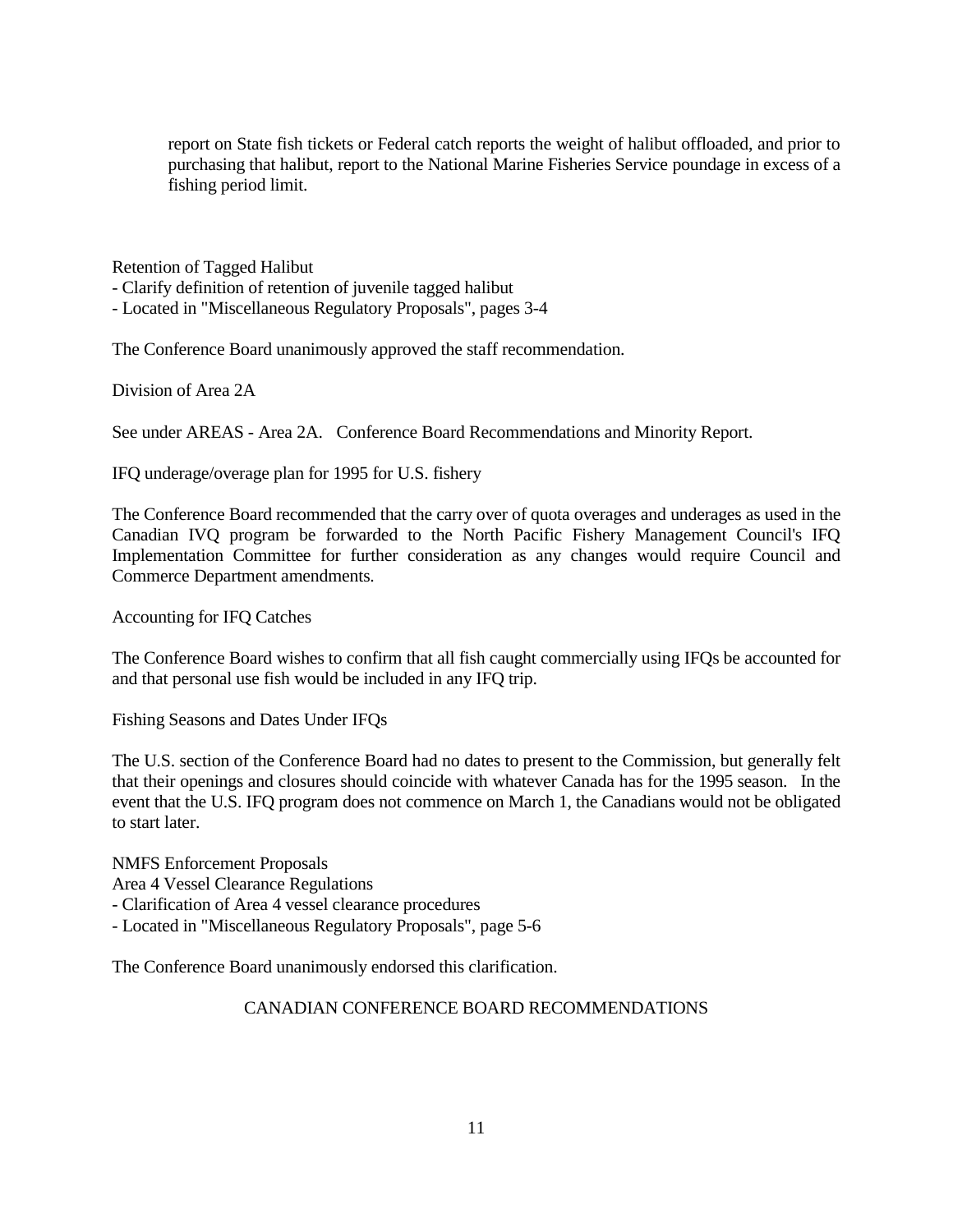1.. The Canadian Conference Board recommends that the Commission and DFO work together to resolve the discrepancies in sport catch figures and that the Commission and DFO provide accurate catch data for the personal use fishery.

2. The Canadian Conference Board recommends Canada and U.S. continue in their efforts to reduce halibut bycatch. These should include the use of caps with improved observer coverage, as well as improved fishing practices, time and area closures, improved gear, and reduction of trawl hours on halibut sensitive grounds.

3. The Canadian Conference Board is very concerned about the Alaska IFQ program due to be implemented in 1995. These concerns are lack of tight enforcement and monitoring program to insure that all halibut caught under this program are accounted for. The probability of abuse is very high without independent monitoring of these catches. Because of reciprocal landing agreements between both countries, U.S. halibut will find its way into Canada and it will be hard to verify if this fish is legal. Regulations must be implemented to control abuses. Furthermore, an overage/underage program needs to be implemented to discourage fishermen from exceeding their quotas.

### OTHER ISSUES

### -EARTH proposal

The Conference Board discussed 4 items brought up by Mike O'Callaghan representing E.A.R.T.H. 1. Mike brought up the issue of membership on the Conference Board. He was informed that the Conference Board is made up of harvesters, both commercial and sports interests, which recommend regulatory issues to the Commission. Mike O'Callaghan and EARTH were invited to participate in Conference Board discussions but were not provided a vote on Conference Board issues.

2. EARTH recommended a 1% landing fee be assessed and the proceeds be used to distribute otherwise wasted or discarded fish. It was pointed out that neither the Conference Board nor the Commission has the authority to make such assessments. It was further pointed out that the members from the different states were participating in their respective state workshops with regards to the reauthorization of the Magnuson Act where regional fees and assessments are likely to be provided. The proper forum for fees to be assessed to the U.S. fleet is the re-authorizations committees in congress.

3. Experimental fishery involving three vessels that would take 2,000 pounds of dead halibut off certain longline trips, which would be sold in the Anchorage market and the funds would be used to distribute approximately 80,000 pounds of other discarded species such as skates and rockfish per month. The Conference Board does not recommend this experiment as there is concern over who will be determining the mortality of the halibut incidentally taken. The IPHC Bluebook indicates a survive-ability of 90% in the longline fisheries and it does not seem wise to start a precedent of delivering halibut that may survive as discarded bycatch.

-Terra Marine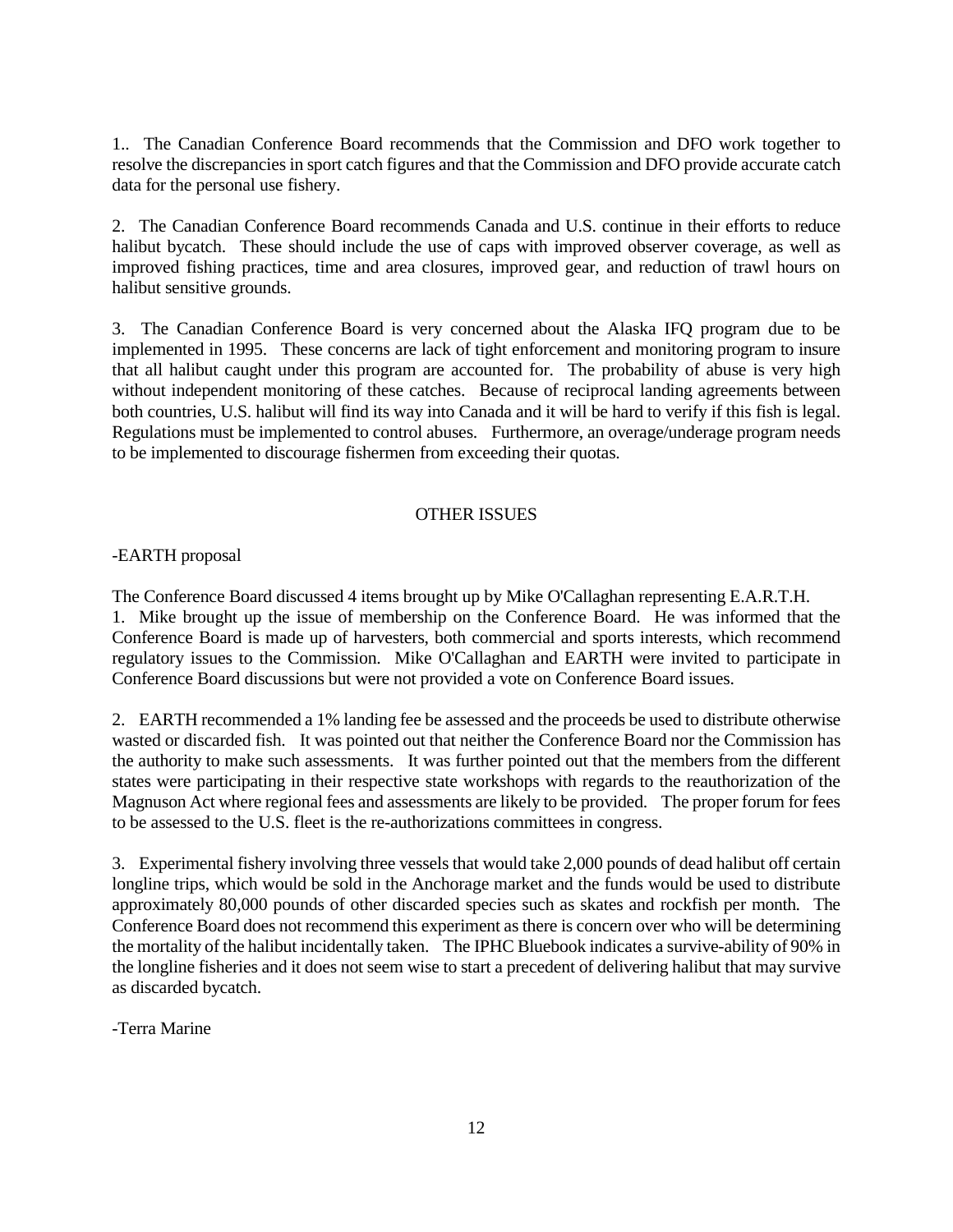The Conference Board heard a presentation by Tuck Donnelly for experimental retention of halibut. The Conference Board unanimously recommended against the Terra Marine proposal for the following reasons:

1. Terra Marine is currently conducting a similar project on salmon taken in the trawl fleet and the Conference Board would like to see a complete experiment, including necessary controls to quantify if retention will actually lead to a reduction in bycatch. It seems that this should be able to be done through the experimental permitting process of the National Marine Fisheries Service with respect to salmon retention.

2. The Conference Board did not have an experimental proposal presented to it in writing and understands that the proposal will be presented to the National Marine Fisheries Service and the North Pacific Fishery Management Council for consideration in April.

3. The Conference Board is concerned about retention of small halibut which may be able to survive and provide additional growth to the biomass. The average weight of the bycatch in the Bering Sea is currently less than one pound. There are larger halibut taken and there is a concern that selective retention could be a problem.

4. The Conference Board believes that there are ample supplies of discard in the trawl fleet, including 54 million pounds of cod in 1993, which could also be used to demonstrate reductions in bycatch and be available for social purposes in food distribution. The Conference Board believes that at this time targeting on PSC species such as halibut is inappropriate since they have a higher survival rate than other species.

## MISCELLANEOUS RESOLUTIONS

The Conference Board supported the following two resolutions presented by the North Pacific Longline Association:

It is hereby RESOLVED that

1. The IPHC should request that NMFS immediately prepare an emergency rule to be effective by June 1, 1994, apportioning 5% of the BSAI fixed gear halibut PSC to the second trimester of 1994, and apportioning any halibut PSC left after the first trimester to the third trimester; and that

2. The IPHC recommend that NMFS begin preparation of a permanent regulatory amendment allowing for the free apportionment of BSAI fixed gear halibut PSC among trimesters (eliminate current requirement that any PSC be apportioned to the "next season" in a given year), to be effective by January 1, 1995.